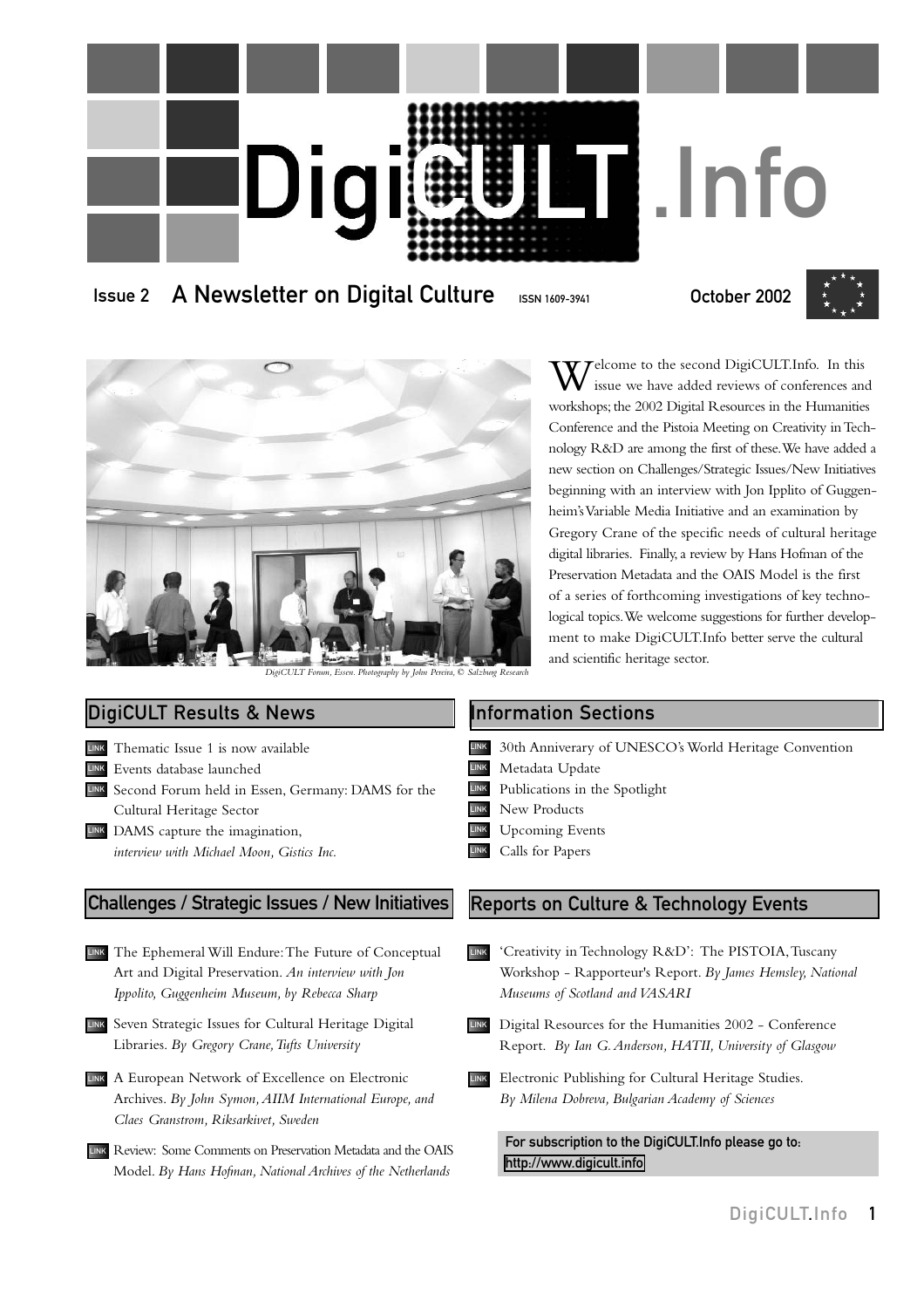## <span id="page-1-0"></span>DIGICULT RESULTS & NEWS

### DigiCULT Thematic Issue Number 1 is Now Available Online

igiCULT Thematic Issue Number 1 is now avail able for download from the DigiCULT website. As a synopsis of the DigiCULT Barcelona Forum on 'Integrity and Authenticity of Digital Cultural Heritage Objects', held in Essen on May 6th 2002, it summarises and provides insight into the current thinking on the inherent risks new technologies pose to the preservation of our cultural and scientific heritage [\(jump to the PDF version\)](http://www.digicult.info/pages/publications.html).



### Events Database for the Culture & Technologies Community Launched

 $\prod$ n an effort to improve access to information about events of interest to the  $\blacksquare$  n an effort to improve access to inforcultural and technology community DigiCULT has launched an Online Events Information Service. We invite organisers

to make their events known on the DigiCULT website.All submissions will be filtered to maintain a high level of applicability.The announcements will also be included in the newsletter. [\(submit an event\).](http://www.digicult.info/pages/addevent.php)

### SECOND DIGICULT FORUM: DAMS FOR THE CULTURAL HERITAGE SECTOR



*DigiCULT Forum, Essen. © Salzburg Research*

 $\tau$ ith participating experts covering the complete spectrum from systems creators and integrators to end users of digital asset management systems, DigiCULT was provided with a unique look into the current commercial models and approaches to unlocking the value of digital assets and its transfer potential for the cultural heritage sector.

Moderator Michael Moon, scholarly in half-moon glasses, opened the debate with a key presentation defining the scope of the discussions (see list of participants).

Thematic Issue 2 will be available in December 2002.

### Distribution of Printed Thematic Issues

The print version of the Thematic Issue will be available at selected events, please visit the DigiCULT website for regular updates.

If you are organising an event and wish<br>to distribute this Thematic Issue to your **T** f you are organising an event and wish audience, please provide a short e-mail with details.The Thematic Issues will be provided free of charge in minimum amounts of 65 per box, but please note that due to limited numbers we will prioritise the events based on relevance and most likely to benefit from the material [\(become a DigiCULT ambassador\)](mailto:john.pereira@salzburgresearch.at).

### CONTACT THE PEOPLE BEHIND DigiCULT FORUM

### **Salzburg Research**

*Project co-ordinator* **Andrea Mulrenin**, [andrea.mulrenin@salzburgresearch.at](mailto:andrea.mulrenin@salzburgresearch.at) Phone: +43-(0)662-2288-304 **Guntram Geser**, [guntram.geser@salzburgresearch.at](mailto:guntram.geser@salzburgresearch.at) Phone: +43-(0)662-2288-303 **John Pereira**, [john.pereira@salzburgresearch.at](mailto:john.pereira@salzburgresearch.at)

Phone: +43-(0)662-2288-521

#### *Project partners*

**HATII** - Humanities Advanced Technology and Information Institute University of Glasgow Contact: **Seamus Ross**, [s.ross@hatii.arts.gla.ac.uk](mailto:s.ross@hatii.arts.gla.ac.uk)

**Pricewaterhouse Coopers** Contact: **Friso Visser**,

[friso.visser@nl.pwcglobal.com](mailto:friso.visser@nl.pwcglobal.com)

*<http://www.digicult.info>*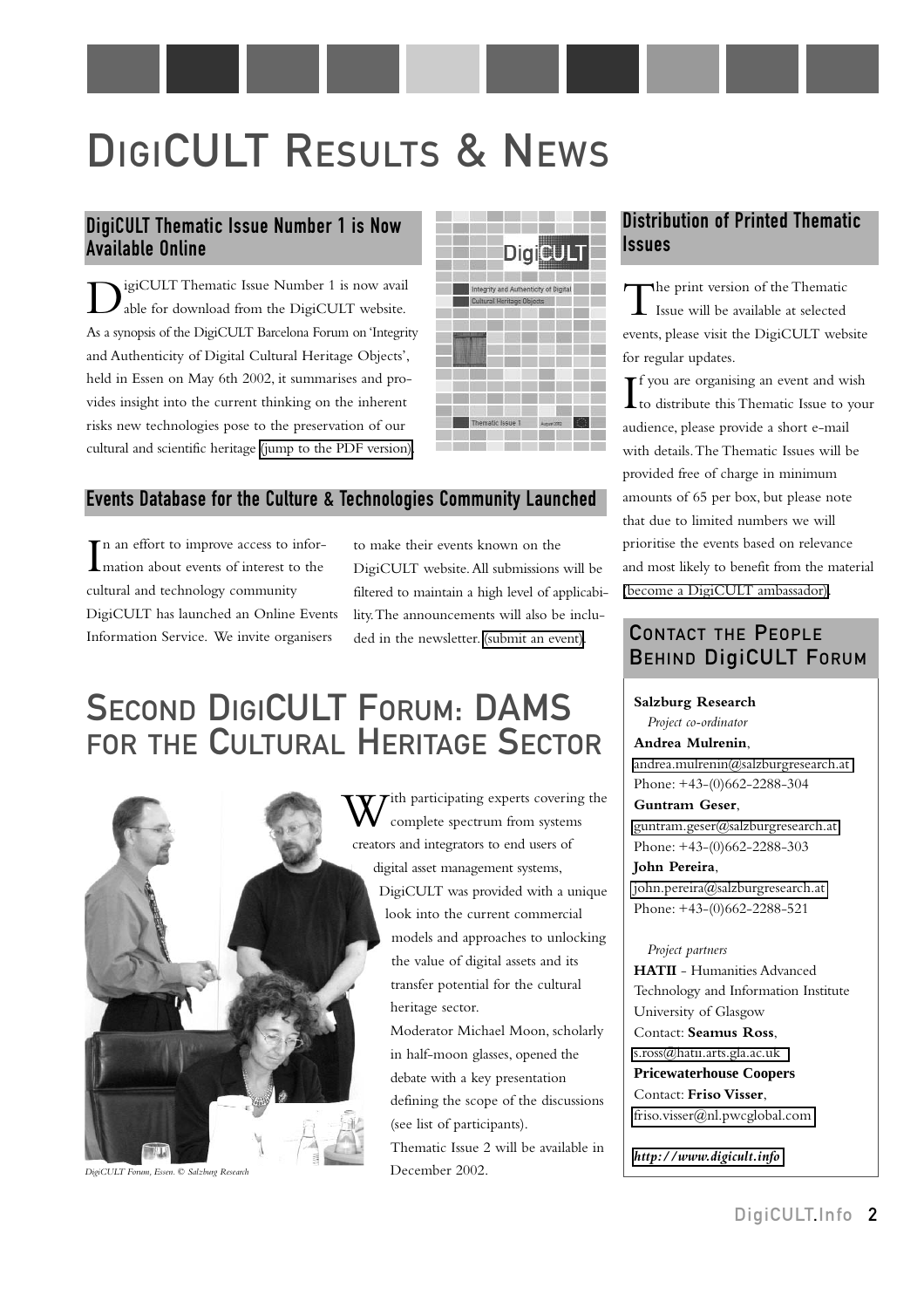## DAMS CAPTURE THE IMAGINATION



INTERVIEW WITH MICHAEL MOON, GISTICS INC.

BY JOOST VAN KASTEREN

*© Salzburg Research*

Through some sort of creative process, knowledge workers generate ideas and concepts which precipitate in texts, photos, drawings, graphic designs, assets that today are digital by nature or can be digitised.'By properly managing these assets you can greatly increase the productivity of knowledge workers', says Michael Moon, president of Gistics Inc. Gistics is a California-based company that researches return on investment for the adoption of new technologies. Every year they publish a market report on digital asset management.According to their latest estimates (2002) the market for digital asset management amounts to \$60 billion per year by 2005.

Digital assets differ from 'content' in that they have an economic value. Because they can be re-used and reexpressed over a longer time period their development costs can be capitalised and put on the balance sheet. Furthermore, there is the huge burst in productivity that digital asset management can bring to companies and organisations.According to Moon, digital asset management increases productivity in two ways:'First, retrieval of files that one can reuse 'as is'or re-express, that is, add new value or creativity, can stimulate the creative process.Asset repositories make it easier for knowledge workers to build and share a library of reusable components. Second, convenient access to

these assets reduces the wasted time otherwise spent searching, analysing search results, and verifying possession of the most current version.'

Creative workers do not function in a<br>
Command-and-control environment, acknowledges Moon.You have to sort of seduce them to make them more productive by using a DAMS. One way to do this is to make the value they bring to the company more transparent. Moon says: 'At the moment, the value they create often goes unnoticed.A DAMS can help in making it visible.That can have financial implications for them but it also gives possibilities for 'branding' their own style. That, in turn, can help in getting better 'gigs'. For the company the value of digital assets can be correlated to business results. It creates a system of accountability where earlier the contributions from creative departments were much harder to measure.Apart from increasing the effectiveness of your marketing efforts and the productivity of your knowledge workers, a DAMS also gives you an unmatched level of insight into your business processes.'

nother important incentive for know-Ledge workers is to be part of a trusted network of colleagues and to feel needed as a source of expertise. Referring to the book *The Social Life of Information* by John Sealy Brown and Paul Duguid, Moon points to the fact that networks of practitioners often form the principal repository of essential knowledge. Moon: 'This tacit knowledge, which is circulating among knowledge workers, is very difficult to capture.You can only access it by asking the right questions. Most of the time these are 'what'-questions. Not 'how' questions: these are answered in the hand-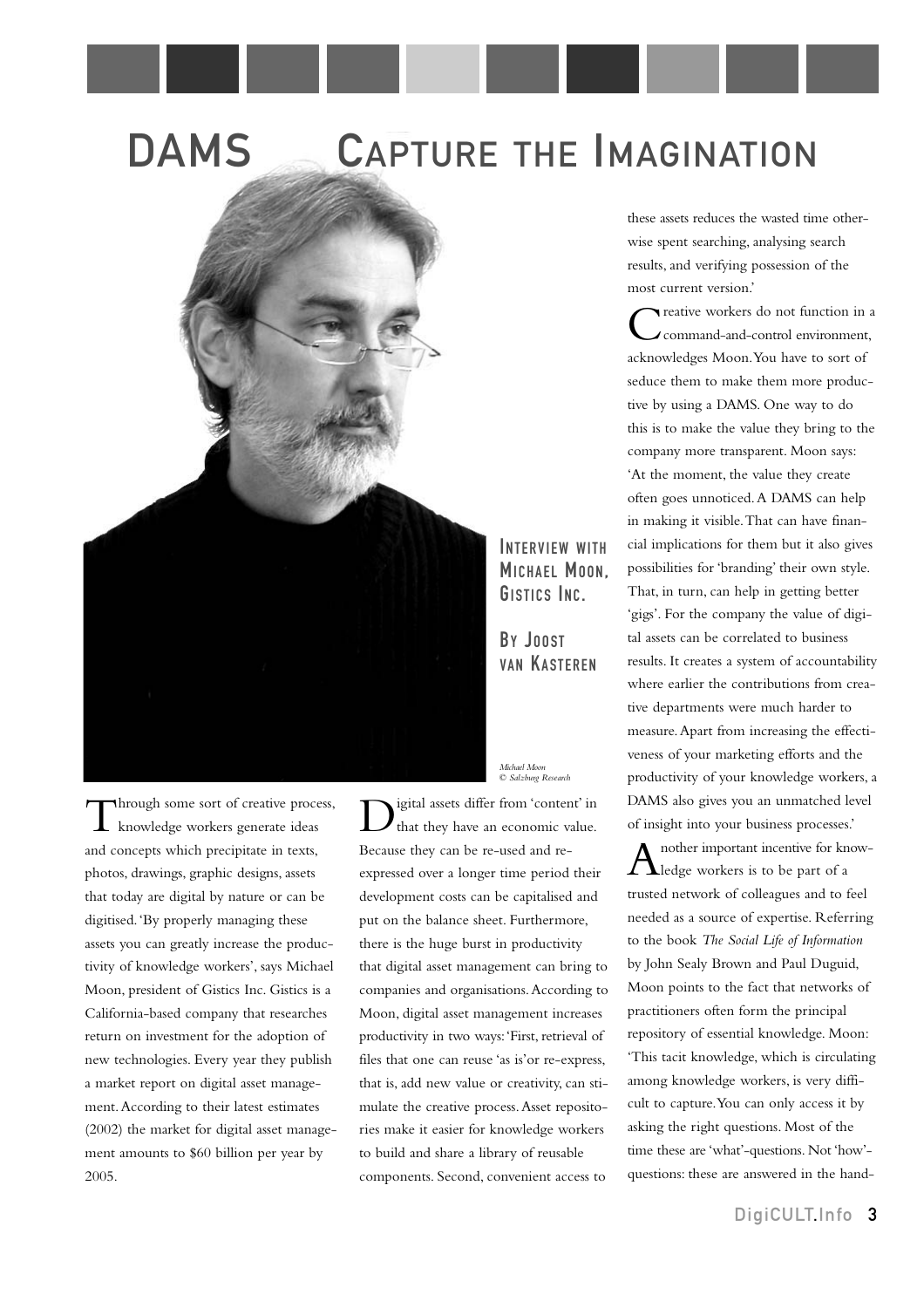<span id="page-3-0"></span>books. Neither are they "why"-questions because these refer to motives and rationalisations. It is mostly "what"-questions, because they help people in establishing category and context. Good, well-formed questions give you access to this wealth of knowledge.That is what knowledge management is all about. Hence a digital asset management system includes a database of well-formed questions and associates them to digital files that may contain those answers sought by others.'

Capturing tacit knowledge in a DAMS is important because it puts the outcome in the right perspective and that helps in telling the good stories, Moon says. Storytelling? 'Indeed', he continues, 'knowledge is not transferred by reciting data, but by telling stories.A well-told story is an important vehicle to get knowledge across, as every teacher can tell you. Not only in classrooms but also in compa-

nies.A good executive knows both how to listen and how to tell stories.To his staff, to his investors, to his customers.' The effectiveness of transferring<br>
knowledge by storytelling is greatly enhanced by images.That a picture says more than a thousand words is common wisdom among editors of newspapers and magazines.The same goes for graphics. Moon:'Images can convey context, scope, causality and hierarchy.They visualise ideas and concepts in a straightforward way. It is not for nothing that thousands of executives, researchers, teachers and other people who want to convey knowledge use MS PowerPoint.Although it is a foul program to work with, it can communicate information more quickly and by that can increase productivity.'

The next big leap will be images with **L** hyperlinks, hot spots on the image which guide you through a wealth of

information. Moon:'You can compare it with the layered drawings of the human body you find in textbooks', he says.'The first layer is the skin, the next is the muscles, then the blood vessels, the lymph system and so on. In a DAMS you can hyperlink the image to all kinds of information and make renderings for different kinds of users. From school children to medical doctors and from lay people to researchers. It really becomes a body of information.The picture itself becomes a visual navigation tool.'

Therefore, Moon envisages that, by<br>
combining DAMS and new visualisation approaches, cultural heritage organisations will be enabled to provide the wealth of their collections and related knowledge in fascinating new ways to their different users, be they school children or researchers.

# INFORMATION SECTIONS

### 30TH ANNIVERSARY OF UNESCO'S WORLD HERITAGE CONVENTION

**Throughout October and November,** UNESCO's World Heritage Convention (see [http://whc.unesco.org\)](http://whc.unesco.org) will celebrate its 30th anniversary with events related to Technology and New Media for Documentation, Preservation, Management, Sustainable Tourism and Education.The UNESCO World Heritage Centre, in partnership with cultural and scientific societies and institutions, universities and governments worldwide, is organising a VIRTUAL CONGRESS with series of themed Conferences focusing on issues

of World Heritage in the Digital Age.The six themed conferences take place in:

- Alexandria, EGYPT: Heritage Management Mapping: GIS & Multimedia
- Beijing, CHINA:Architecture,World Heritage, & Tourism
- Dakar, SENEGAL:Teaching World Heritage in Africa
- Mexico City, MEXICO: Management of Heritage Cities: Planning for Mixed Use & Social Equity
- Paris, FRANCE: Elected

Representatives & World Heritage: Challenges of Decentralisation

- Strasbourg, FRANCE: Space Applications for Heritage Conservation Tying the physical gatherings together, the encompassing VIRTUAL CONGRESS will link these eight events through the Internet and new media and via a printed colour Joint Proceedings with accompanying DVD of the best research and media projects of WORLD HERITAGE IN THE DIGITAL AGE.

<http://www.virtualworldheritage.org>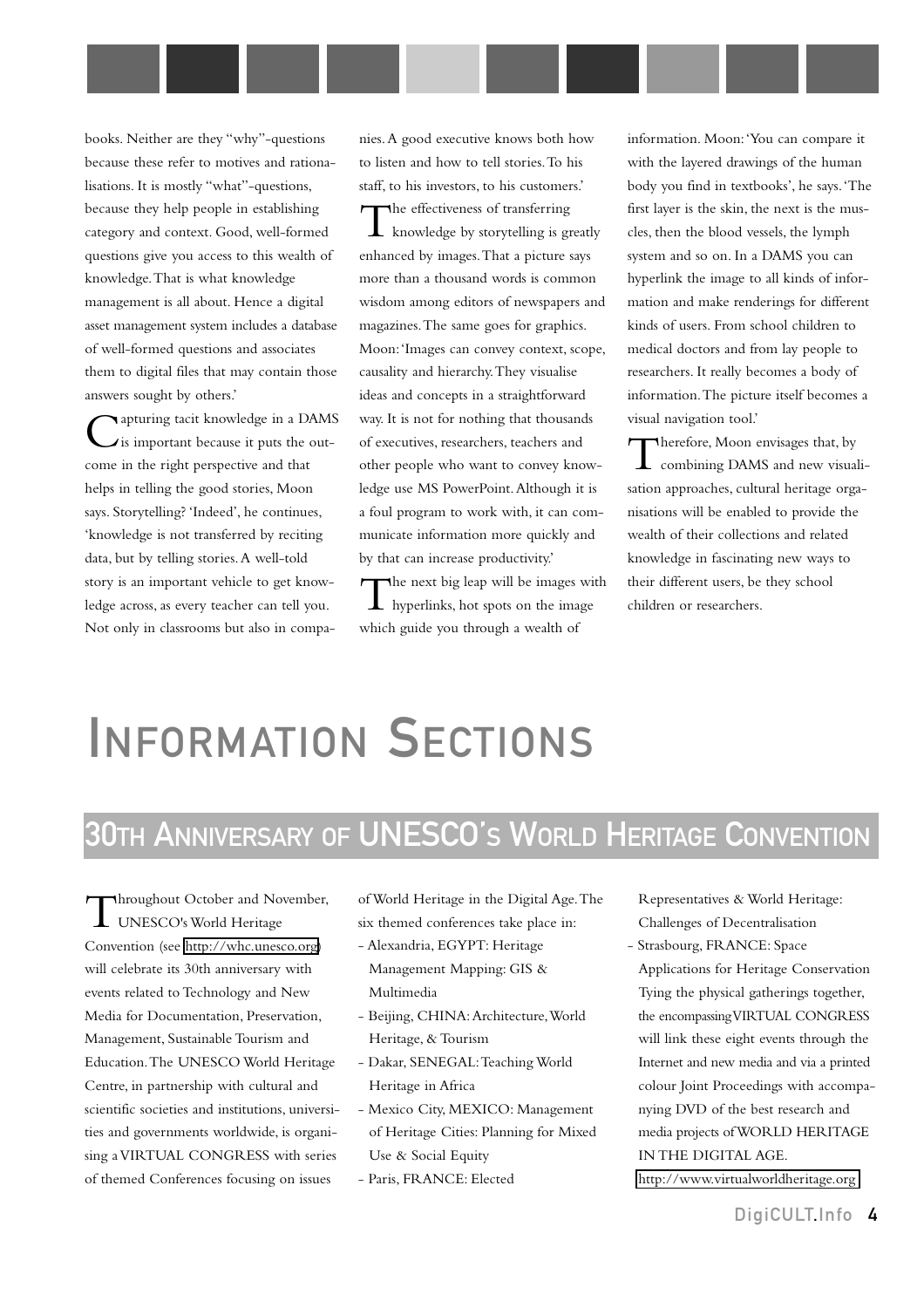### METADATA UPDATE PUBLICATIONS IN THE SPOTLIGHT

The Dublin Core community continues to grow: by September 2002, all DCMI public mailing lists had over 2,900 subscriptions, which is an increase of more than 600 since last year.

Details of the Dublin Core Conference (DC-2002), which will be held in Florence, Italy, 13-17 October 2002, can be found at [http://www.bncf.net/dc2002.](http://www.bncf.net/dc2002)The event will consist of a set of tutorials, conference sessions with reviewed papers, working group meetings and special topic workshops. After the publication of version 1.1 of the Dublin Core Metadata Element Set as CEN Workshop Agreement

[\(http://www.cenorm.be/isss/cwa\\_down](http://www.cenorm.be/iss/cwa_download_area/cwa13874.pdf)load\_area/cwa13874.pdf) in March 2000 and as American National Standard Z39.85 [\(http://www.niso.org/standards/resources/](http://www.niso.org/standards/resources/Z39-85.pdf) Z39-85.pdf) in October 2001, the specification began its progress through ISO to become an International Standard.

The fast-track ballot of ISO DIS 15836 in ISOTC46/SC4 started on 22 August 2002 and will finish on 22 January 2003.As part of the work in the Architecture Working Group, several specifications are nearing completion and review.

Proceedings are located at [http://dublin](http://dublincore.org/groups/architecture)core.org/groups/architecture/ The Registry Working Group released an updated version of the DCMI Registry in

July 2002 with schemas in 21 languages. [See: http://wip.dublincore.org:8080/](http://wip.dublincore.org:8080/dcregistry/index.html) dcregistry/index.html



For details contact Makx Dekkers: [mail@makxdekkers.com](mailto:mail@makxdekkers.com)

### THE EMERGING SEMANTIC WEB



This book presents the state of the art in the development of the principles and technologies that will allow the Semantic Web to become a reality. It contains revised versions of a selection of papers presented at the first International Semantic Web Working Symposium (Stanford, July 2001) that address the issues of languages, ontologies, services and interoperability. [http://www.inrialpes.fr/exmo/papers/](http://www.inrialpes.fr/exmo/papers/emerging) emerging/

### THE DIGITAL LIBRARY: A BIOGRAPHY



Digital libraries, once project based and largely autonomous efforts, are maturing. As individual programmes have grown, each has developed its own personality, reflecting the circumstances of its creation and environment, and its leadership.This report from the Council on Library and Information Resources (CLIR) and the

Digital Library Federation (DLF) draws on the results of a survey and case studies of DLF members to reveal how these influences have moulded a range of organisational forms that we call the digital library.

[http://www.clir.org/pubs/abstract/](http://www.clir.org/pubs/abstract/pub109abst.html) pub109abst.html

### THE **IFLA/FAIFE** SUMMARY REPORRT 2002: LIBRARIES, CONFLICTS AND THE **INTERNET**

| IT Commission Record 2882                                                                                                                                                                                                                                                                                                                                                                                                                                                                                                                                                                                                                                           |                                                                                                                                                                                                                                                                                                                                                                                                                                                                                                                                                                                                                                                                |  |  |  |  |  |  |
|---------------------------------------------------------------------------------------------------------------------------------------------------------------------------------------------------------------------------------------------------------------------------------------------------------------------------------------------------------------------------------------------------------------------------------------------------------------------------------------------------------------------------------------------------------------------------------------------------------------------------------------------------------------------|----------------------------------------------------------------------------------------------------------------------------------------------------------------------------------------------------------------------------------------------------------------------------------------------------------------------------------------------------------------------------------------------------------------------------------------------------------------------------------------------------------------------------------------------------------------------------------------------------------------------------------------------------------------|--|--|--|--|--|--|
|                                                                                                                                                                                                                                                                                                                                                                                                                                                                                                                                                                                                                                                                     |                                                                                                                                                                                                                                                                                                                                                                                                                                                                                                                                                                                                                                                                |  |  |  |  |  |  |
| <b>Darley</b>                                                                                                                                                                                                                                                                                                                                                                                                                                                                                                                                                                                                                                                       | is distance distantaneous Machette<br>interior life: Product<br><b>Ballant</b><br>(1) say (Food mains/s/pornisass) press<br>10020500                                                                                                                                                                                                                                                                                                                                                                                                                                                                                                                           |  |  |  |  |  |  |
| Gilbertow Fox: Gilbert County: Gilbert Gilbert Colonians   Gilbert Town Gilbertown   Gilbert Gilbertown Handeds                                                                                                                                                                                                                                                                                                                                                                                                                                                                                                                                                     |                                                                                                                                                                                                                                                                                                                                                                                                                                                                                                                                                                                                                                                                |  |  |  |  |  |  |
|                                                                                                                                                                                                                                                                                                                                                                                                                                                                                                                                                                                                                                                                     |                                                                                                                                                                                                                                                                                                                                                                                                                                                                                                                                                                                                                                                                |  |  |  |  |  |  |
|                                                                                                                                                                                                                                                                                                                                                                                                                                                                                                                                                                                                                                                                     | <b>IFLANET</b><br><b>Annual Conference</b>                                                                                                                                                                                                                                                                                                                                                                                                                                                                                                                                                                                                                     |  |  |  |  |  |  |
| Launch of the IFLA/FAIFE Summary Report 2002:<br>Libraries, Conflicts and the Internet                                                                                                                                                                                                                                                                                                                                                                                                                                                                                                                                                                              |                                                                                                                                                                                                                                                                                                                                                                                                                                                                                                                                                                                                                                                                |  |  |  |  |  |  |
|                                                                                                                                                                                                                                                                                                                                                                                                                                                                                                                                                                                                                                                                     | <b>PRESS HELFASE</b><br>10 August 1997<br><b>IELA DO</b><br>The Hagoe, Netherlands                                                                                                                                                                                                                                                                                                                                                                                                                                                                                                                                                                             |  |  |  |  |  |  |
| The IFLA/EAINE Summary Huport 2002; Libraries, Conflicts and the Internet will docum-<br>internet accessible information and concording present an operators of the global situation relating to<br>libration and information services and intellectual theodoge look at the Internet as the information tool.<br>of the 21st contact, adopting the topic Warangs and conflicts', which sadip copyrighter become more<br>and more precise for the international library community, and finally discuss come of the possibilities:<br>on have to respond when intellectual freedoms are at stake. There 10 USD, Available from The<br>IFLAFAIFE Chine foundation and |                                                                                                                                                                                                                                                                                                                                                                                                                                                                                                                                                                                                                                                                |  |  |  |  |  |  |
| <b>ENVIRONMENT</b>                                                                                                                                                                                                                                                                                                                                                                                                                                                                                                                                                                                                                                                  | Presenting internationally corrested values and ethics in the wake of the "war against<br>tempelase"<br>intellectual freedom in the right of every individual both to hold and express company and to neck and<br>receive information, it is the basis of demonstrary, and it is at the core of these processes. In an<br>increasingly intercompacted world, information is more crucial than ever. The human right to theedom-<br>of capacrosas and freedom of access in information is the foundation of both instruction and societal<br>autonomy. Unlikelered access to information is expected to freedom, equality, slokal malesstraction-<br>and pence. |  |  |  |  |  |  |

This report discusses Internet-accessible information and censorship; presents an overview of the global situation relating to libraries and information services and intellectual freedom; looks at the Internet as the information tool of the 21st century; introduces the topic 'libraries and conflicts', which sadly enough has become more and more pressing for the international library community; and finally discusses some of the possibilities on how to respond when intellectual freedoms are at stake.The report is available from:The IFLA/FAIFE Office[: faife@ifla.org](mailto:faife@ifla.org)  (Price: 10 USD).

[http://www.ifla.org/V/press/faife02-pr.htm](http://www.ifla.org/V/press/faife02-pr.html)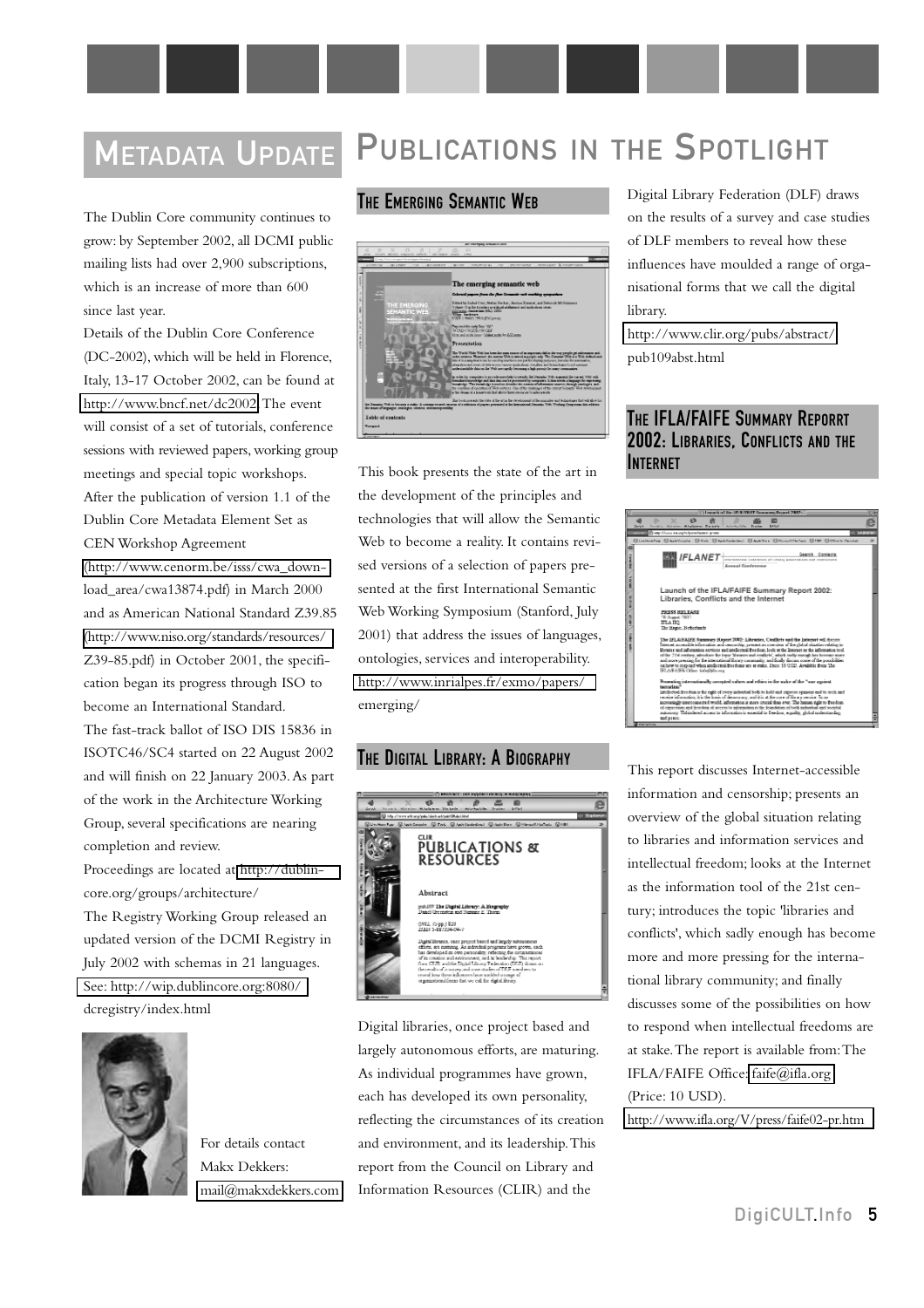#### **W3C's Editor/Browser:Amaya**

Amaya is a browser/authoring tool for publishing documents on the Web. It is used to demonstrate and test many of the new developments in Web protocols and data formats. Given the fast-moving nature of Web technology,Amaya has a central role to play. It is versatile and extensible and is available on both Unix and Windows '95/NT platforms. Amaya has a counterpart called Jigsaw, which plays a similar role on the server side. Amaya is a complete Web browsing and authoring environment and comes equipped with a 'WYSIWYG style' of interface, similar to that of the most popular commercial browsers.With such an interface, users can easily generate HTML and XHTML pages, as well as CSS style sheets, MathML expressions, and SVG drawings (full support of SVG is not yet available, however).Amaya includes a collaborative annotation application based on Resource Description Framework (RDF), XLink and XPointer. The current public release is Amaya 6.2 and is available both in source code and readyto-use forms.The Amaya software is written in C and is available for Windows, Unix platforms and Mac OS X. The editor/browser can be freely downloaded from the W3C site: *[http://www.w3.org/Amaya/](http://www.w3.org/Amaya)*

### **Metadata harvesting:Arc source code available**

The Digital Library Group at the Old Dominion University is pleased to announce the availability of Arc through Source-Forge.Arc is released under the NCSA Open Source License.Arc is a federated search service based on the Open Archives Initiative Protocol for Metadata Harvesting (OAI-PMH). It includes a harvester, which

NEW PRODUCTS harvests OAI-PMH 1.x and 2.0 compliant repositories, a search engine together with a simple and advanced search interface, and an OAI-PMH layer over harvested metadata. It is based on Java Servlet technology and requires JDK1.4,Tomcat 4.0x, and a RDBMS server (tested with Oracle and MySQL).Arc can be configured for a specific community, which is encouraged to participate in (besides using) extending and enhancing Arc by providing support for parallel metadata sets specific to different communities, enhancing and customising search interfaces, adding post-processing etc.A demonstration instantiation is running at http://arc.cs.odu.edu, which currently harvests some 100 OAI-PMH compliant repositories.

*<http://sourceforge.net/projects/oaiarc>*

### **CA introduces multivendor storage management software**

Computer Associates International Inc. announced on 23 September a storage management application that discovers devices on a storage-area network (SAN), automates backups across multivendor platforms and works from a Web portal - giving it the ability to consolidate the management of remote office storage environments. Some analysts are calling CA's new Bright Stor Portal management software almost unique in its ability to integrate multivendor backup products under a single management umbrella.The Islandia, NY, based company's product uses a browser interface to let storage administrators access and control their networked storage resources across a variety of platforms and operating systems. CA uses an XML-based interface it calls iSponsor/iGateway technology to integrate with storage management applications from Network Appliance Inc., StoreAge Networking Technologies Ltd, Fort Hill Systems Inc. (formerly Cache Ware Inc.) and LXI Corp., as well as CA's own BrightStor storage management applications, including BrightStor Enterprise Backup, BrightStor ARCserve Backup, BrightStor SRM and BrightStor SAN Manager. [http://www.idg.net/ic\\_952173\\_1773\\_1-](http://www.idg.net/ic_952173_1773_13921.html) 3921.html

### CALL FOR PAPERS

### **Hong Kong 2003 Conference:Technoscience, Material Culture and Everyday Life 26-29 March 2003**

### The Chinese University of Hong Kong, China

This conference will explore the growing interconnectedness of technoscience, culture and everyday life in the twenty-first century global village.With the previously separated categories of science and technology inexorably merging in postmodern society, technoscience is reshaping not only our daily lives, but also the ways that we define who we are.As the new mechanisms of technoscience change our cultural forms and practice, and as the diverse implications of new means of storing and communicating information affect how we view our communities, our identities and our bodies, cultural critics need to examine how all these factors are altering our conditions of perception and the prevailing structure of cultural experience. Paper proposals must be received by January 10, 2003.

*[http://logic.itsc.cuhk.edu.hk/~b105685/home.htm](http://logic.itsc.cuhk.edu.hk/~b105685/2003con.htm)*

### **ACH/ALLC 2003:Web X: A Decade of the World Wide Web 29 May - 2 June 2003**

#### University of Georgia,Athens, GA, USA

The joint conference of the Association for Computers and the Humanities and the Association for Literary and Linguistic Computing is the oldest established meeting of scholars working at the intersection of advanced information technologies and the humanities, annually attracting a distinguished international community at the forefront of their fields.The theme for the 2003 conference is 'Web X:A Decade of the World Wide Web', and it will include plenary addresses by leading scholars, including Marie-Laure Ryan, author of 'Narrative as Virtual Reality: Immersion and Interactivity in Literature and Electronic Media' and 'Cyberspace Textuality: Computer Technology and Literary Theory'. Deadline for Papers: November 15, 2002 *[http://www.english.uga.edu/webx/](http://www.english.uga.edu/webx)*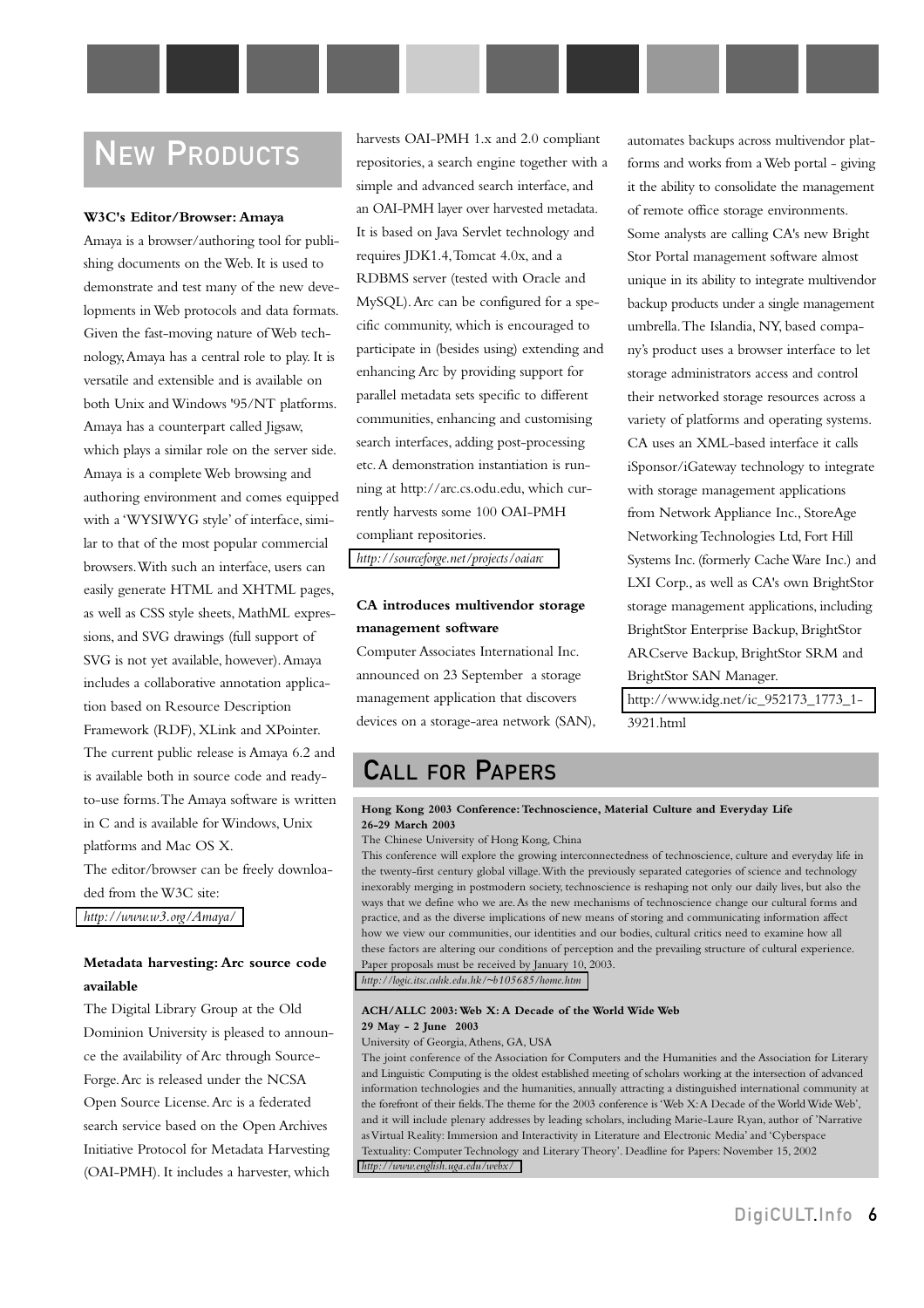### UPCOMING EVENTS

### **OCTOBER**

### **XML Finland 2002:Towards the Semantic Web and Web Services 21-22 October**

Marina Congress Center, Helsinki, Finland XML Finland Association invites all interested people from industry and academia to participate in its seventh annual seminar, XML Finland 2002.The seminar serves as a meeting point for the different interest groups, from experienced professionals to new users of XML and related technologies.The main themes of this year's seminar are Semantic Web and Web Services. *[http://www.xml-finland.org/events/xml2002/](http://www.xml-finland.org/events/xml2002)*

### **Ptolemee 2002: Solution Forum for the Development of Museums, Heritage Sites & Cultural Facilities 22-23 October**

Cité des sciences et de l'industrie, Paris, France *<http://www.forum-ptolemee.com>*

### **CALSI 2002 Workshop on E-contents: Contents and Legal Aspects in the Information Society October 22-23**

Polytechnic University of Valencia, Spain CALSI 2002 is the first Workshop on E-contents: Contents and Legal Aspects in the Information Society, and it aims to become a discussion forum for the growing number of researchers and professionals interested in the subject.The event organisers would like to foster the exchange of ideas between those attending the Workshop in an environment where intellectual freedom, academic rigour and communication combine; they want to provide a channel for discussion about the many issues raised by royalties in the Information Society. *[http://www.calsi.org/](http://www.calsi.org)*

### **VII Conference on European Culture 23-26 October**

Universidad de Navarra, Pamplona, Spain *[http://www.unav.es/cee/viicongre.html](http://www.unave.es/cee/viicongre.html)*

### **Collections Revealed:The Role and Practical Application of Collection Descriptions**

### **31 October**

CIMI Institute, Edinburgh, UK This forum will present an introduction to collection-level description, including examples of recent programmes and projects. It will introduce different approaches to collection-level description, and explore how it might be applied to the description of museum resources.

*[http://www.cimi.org/ci/ci\\_1002\\_forum\\_ann.html](http://www.cimi.org/ci/ci_1002_fourm_ann.html)*

#### NOVEMBER

**IST 2002 Conference: Partnerships for the Future 4-6 November**  Copenhagen, Denmark *[http://europa.eu.int/information\\_society/program](http://europa.eu.int/information_society/programmes/research/ist_event_2002/index_en.html)mes/research/ist\_event\_2002/index\_en.htm*

### **EVA 2002 Berlin: Electronic Imaging & the Visual Arts Conference 6-8 November**  Berlin, Germany *[http://www.gfai.de/pinboard/eva/e\\_index.htm](http://www.gfai.de/pinboard/eva/e_index.html)*

### **ELPUB2002 Technology Interactions 6-9 November**

Karlovy Vary, Czech Republic This scientific conference will explore the various interrelations between the different areas of electronic publishing. Forty-nine authors from 16 countries will present their work.The presentations will deal with development and application concepts of new digital technologies as well as with the broader socio-cultural aspects and organisational issues and scenarios of electronic publishing. The programme will be completed by cutting-edge product presentations and a couple of social events in the unique atmosphere of one of Europe's oldest and most beautiful hotels, the Grandhotel Pupp. *[http://www.tu-chemnitz.de/elpub02/](http://www.tu-chemnitz.de/elpub02)*

### **Bibliopolis:The Future History of the Book**

#### **7-8 November**

Koninklijke Bibliotheek,The Hague,The **Netherlands** 

The central theme of this conference will be the influence of new media on bookhistorical research and new directions in book history. During the conference, Bibliopolis will be presented: Since 1998, the National Library of the Netherlands has been engaged in a project to create an electronic information system on the history of the printed book in the Netherlands.This project has resulted in an interactive tool, entitled Bibliopolis, based on World Wide Web (WWW) technology. Bibliopolis consists of various components: a concise history of the printed book in the Netherlands; an image database; biographical and bibliographical data; full-text digital copies of important book-historical studies; and various bibliographic tools.

*<http://www.kb.nl/coop/bibliopoliscongres>*

**Knowledge Management Conference: KM Europe 2002 13-15 November**  London, UK *<http://www.kmeurope.com>*

### **Computers and the History of Art (CHArt)**

**14-15 November**  The British Academy, London, UK *[http://www.chart.ac.uk/](http://www.chart.ac.uk)*

**International Conference on Libraries, Civil Society and Social Development 14-16 November**  Sofia, Bulgaria *[http://slim.emporia.edu/globenet/sofia2002](http://www.slim.emporia.edu/globenet/sofia2002/sofia2002.html)*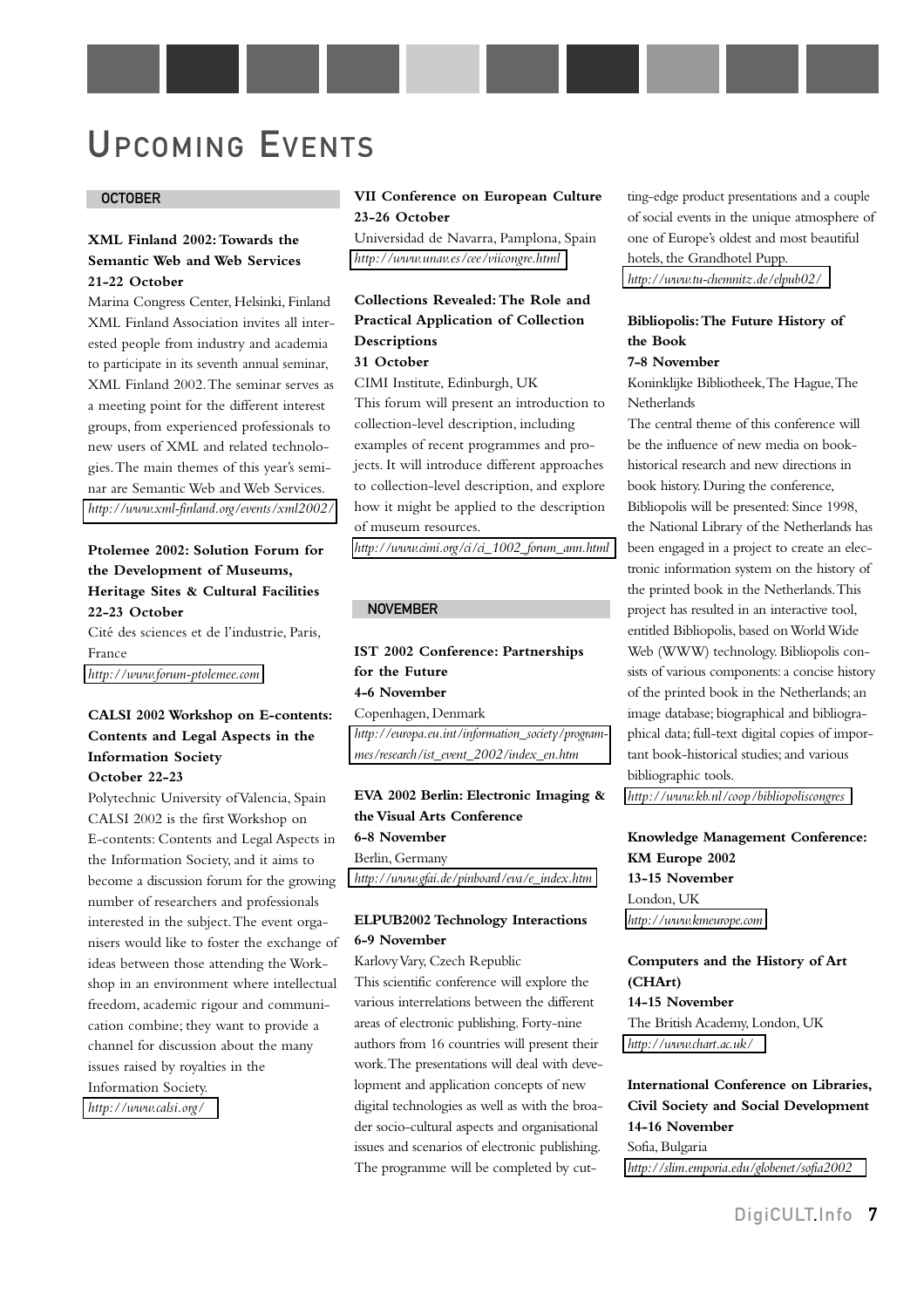### UPCOMING EVENTS



### **European Expert Seminar on Methods of Digital Archival Description and Access**

### **21-22 November**

Copenhagen, Denmark

Organised by the State Archives, the purpose of this seminar is to present new ideas and to learn what is going on in the other European countries in the field of digital archival description and access. Some of the main issues on access will be the questions of retrieval methods, search methodologies and presentation techniques using the potentialities of the Web.What strategies are being chosen and why? What is the experience in different countries? How to address different user needs and behaviour in relation to different access strategies on the Web? *[http://www.sa.dk/sa/omarkiverne/english/](http://www.sa.dk/sa/omarkiverne/english/activities/euseminar) activities/euseminar/*

### **Conference on Current Trends in Theory and Practice of Informatics 24-29 November**

Milovy, Czech Republic

Feature-based techniques for content-based retrieval have been studied for quite some time.What is now needed is for researchers to develop approaches to extract semantics from multimedia documents so that retrieval using concept-based queries can be tailored to individual users.Topics of the conference and accompanying workshops include Computer Science Theory, Education in Computer Science, and Multimedia, Databases and Vision. *[http://www.sofsem.cz/](http://www.sofsem.cz)*

### **OAIS Training Seminar 28-29 November**

The Black Diamond, Royal Library, Copenhagen, Denmark

Co-hosted by ERPANET and the Royal Library of Denmark, this training seminar on the Open Archival Information System (OAIS) Model will provide participants with an opportunity to learn about and interpret the OAIS Model and its wider applications. The seminar has been designed to appeal to a broad array of information professions, public bodies, commercial as well as nonprofit organisations, researchers, and anyone with an interest in learning more about the preservation of digital information. Please register by 10 November at *[www.erpanet.org.](http://www.erpanet.org)*

For any additional information, please contact *[British.Editor@Erpanet.org](mailto:British.Editor@Erpanet.org)*

### DECEMBER

### **EVA 2002 Moscow: Electronic Imaging & the Visual Arts Conference 2-7 December**

Tretyakov Gallery, Moscow, Russian Federation

While the conference theme, Information for all: Culture and Information Society Technologies, might not be particularly stimulating, the programme of EVA Moscow looks very promising. It includes various conferences, workshops, exhibitions and cultural visits to several museums, galleries and libraries in Moscow.Topics are within the field of 'Culture x Technology' and are focused on international cooperation. Participation is free of charge and official registration closes on 15 October. *<http://www.evarussia.ru/eva2002/english/index.html>*

### **Online Information 2002 Conference 3-5 December**

Olympia Grand Hall, London, UK *[http://www.online-information.co.uk/online/](http://www.onlin-information.co.uk/online/conference.asp) conference.asp*

### **Workshop: Open Access to Hidden Resources**

### **6-7 December**

National Library, Lisbon, Portugal The objective of this workshop is to bring together organisations that work in the archival and library fields in order to explore whether, and under what conditions, the open archive approach is viable for these organisations. It also intends to promote the establishment of new collaborative links aimed at building interoperable infrastructures for supporting the dissemination of both archival and library resources.A tutorial on the implementation of the Open Archives Initiative Protocol for Metadata Harvesting (OAI-PMH) will be held in the afternoon before the workshop for those who are not familiar with this protocol. *[http://www.oaforum.org/workshops/](http://www.oaforum.org/workshops)*

### **EuroWeb 2002: 2nd European World Wide Web Conference December 17-18**

St Anne's College, Oxford, UK The conference theme is intended to prompt debate on convergence of developments pioneered for e-science on the GRID and web services in order to provide business applications.The communities who identify with the Web, the GRID,Web Services, Grid Services and Semantic Web should not be isolated from each other, but need to come together to unify their approaches to meet the real needs of information, data and knowledge technology users. EuroWeb 2002 will be a major international forum at which research on GRIDs and Web Services is presented. EuroWeb 2002 follows on from the success of the EuroWeb 2001, which was held in Pisa in December, 2001 on the topic of the web in public administration. *[http://www.w3c.rl.ac.uk/Euroweb/](http://www.w3c.rl.ac.uk/Euroweb)*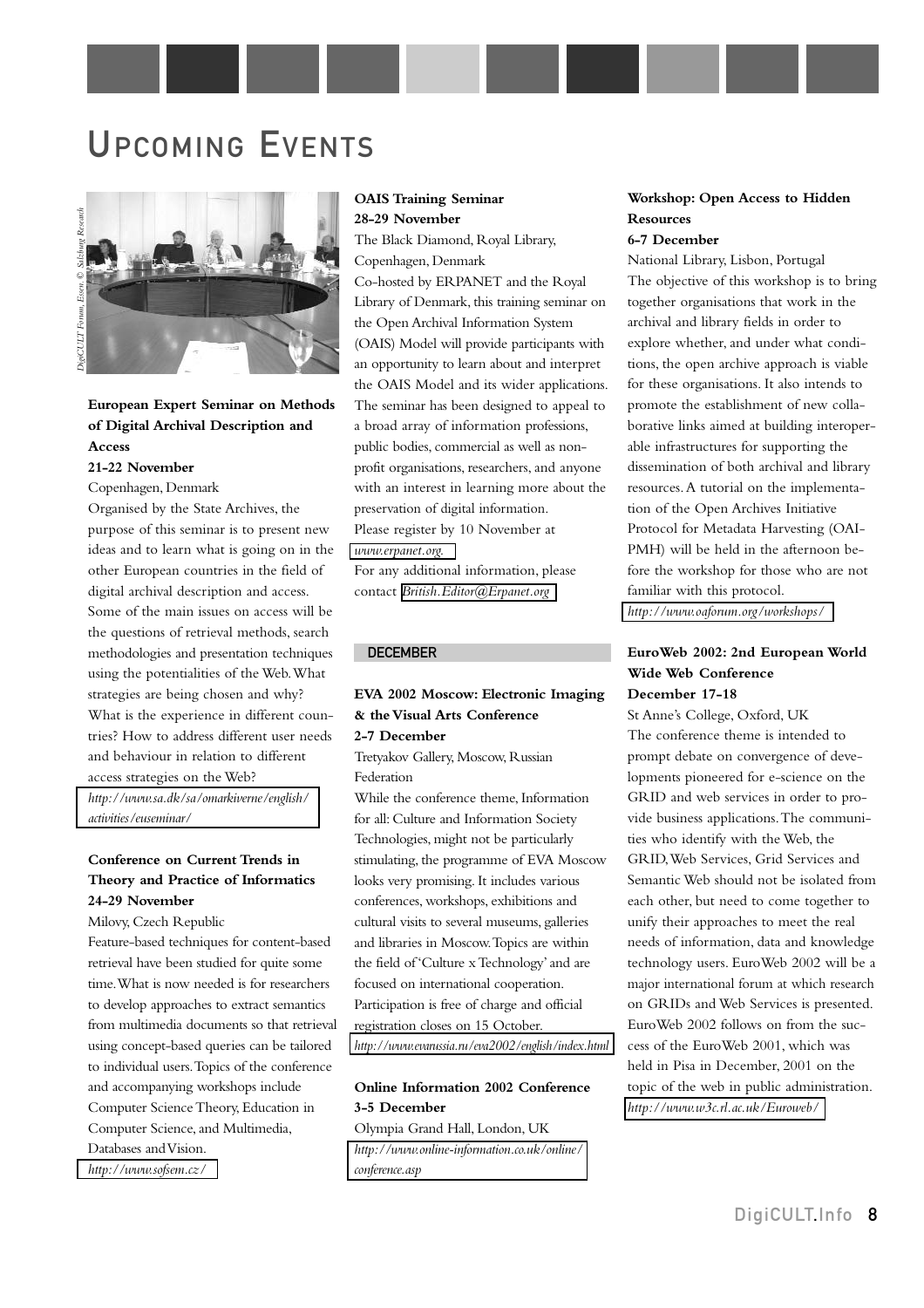## <span id="page-8-0"></span>CHALLENGES | STRATETIC ISSUES | NEW INITIATIVES



If there is one thing worth bearing in<br>
I mind when considering conceptual art,  $\mathbf{T}$  f there is one thing worth bearing in regardless of personal taste or aesthetic sensibilities, it is that experience takes precedence over the object. Looking through art history, we can see that, in the hands of the Pop-artists and Abstract Expressionists, mechanisms of production and reproduction were manipulated and disseminated, the tools and symbols of industry used and abused.The ensuing generation of artists working in the post-industrial age was left simultaneously exhilarated and inhibited by the possibilities stemming from the exploits of their predecessors. The very plasticity of the artwork had been deconstructed and left for dead, almost, so that the new breed of artists were able to take heart in the dematerialised art object, casting aside old moulds of presentation and concentrating on the concept as dislocated from its carrier. The format and presentation of con-ceptual art is constantly changing, as the palette available to artists continues to grow by the minute. In the age of the Internet and with the advent of digital storage, even such media as performance, video or environmental art become quaint. It is true that disembodied art is liberating on some levels, if we consider again that works should be regarded expe-

### THE EPHEMERAL WILL ENDURE: THE FUTURE OF CONCEPTUAL ART AND DIGITAL PRESERVATION

### AN INTERVIEW WITH JON IPPOLITO, CO-ORDINATOR OF THE VARIABLE MEDIA INITIATIVE AT THE GUGGENHEIM MUSEUM. NEW YORK, AUGUST 2002. BY REBECCA SHARP

rientially rather than materialistically. However, it is no less critical to preserve a work of conceptual art than it is a Matisse or a Rembrandt, if there is to be an art history to look back on in the future, that goes beyond the realm of academia.  $\bigcap$  uch is the philosophy behind the Variable Media Initiative at the Guggenheim Museum, New York [http://www.guggen](http://www.guggenheim.org/variablemedia/)heim.org/variablemedia/. Combining input from artists with that of museum and media consultants, the Initiative aims to define works according to medium-independent 'behaviours' (Installed, Performed, Interactive, Repro-duced, Duplicated, Encoded, Networked) and, with the approval of the artists, to design preservation strategies appropriate to each artwork.To aid artists and museum staff in establishing these variable media guidelines, the artist completes a questionnaire, which seeks to identify best practice in translating the artwork into new media for purposes of preservation and documentation.

 $\mathbf{W}$ <sup>hile the increasing abundance and</sup> diversity of artworks that make use of new media are to be celebrated and encouraged, there are issues to be addressed, lest this latest movement in art history be consigned forever to little more than a fad or simple misadventure.This is just one of many concerns for Jon Ippolito,Assistant Curator of Media Arts at the Guggenheim, in his role as joint Co-ordinator of the VMI.A practising visual artist himself, Ippolito is all too aware of the issues faced by artists who are striving to create work

in forms that are both accessible and challenging to the viewer.

The alienating effect that new techno-logies can have on an audience is in direct opposition to artists' desire to have their work seen by as large and diverse a group as possible. Increasing access to artworks, particularly in the case of many environmental pieces, can result in degradation that is not always intentional or desirable. Meanwhile, the most technologically literate artist may create a piece in what he or she considers to be the most cutting-edge medium today, only to find that that technology itself will become obsolete in a few years' time.And yet to preserve the technology is arguably to admit that the form is to some extent more significant than the content, that, once again, the medium is taking centre stage, while the message is in danger of being lost in the distant sprawl.

At the *Preserving the Immaterial* con-ference, held at the Guggenheim in March 2001, Ippolito stated his belief that it is a mistake to let media guide all description of an artwork, given the danger of a particular medium becoming obsolete. There is, however, a conceivable risk that artists will start creating work from a materialistic standpoint, at the expense of conceptual or experiential factors.While at times this approach may be entirely conscious and deliberate, it could present restrictions that otherwise would not have warranted concern. Ippolito believes that: 'It is that way already - artists are defined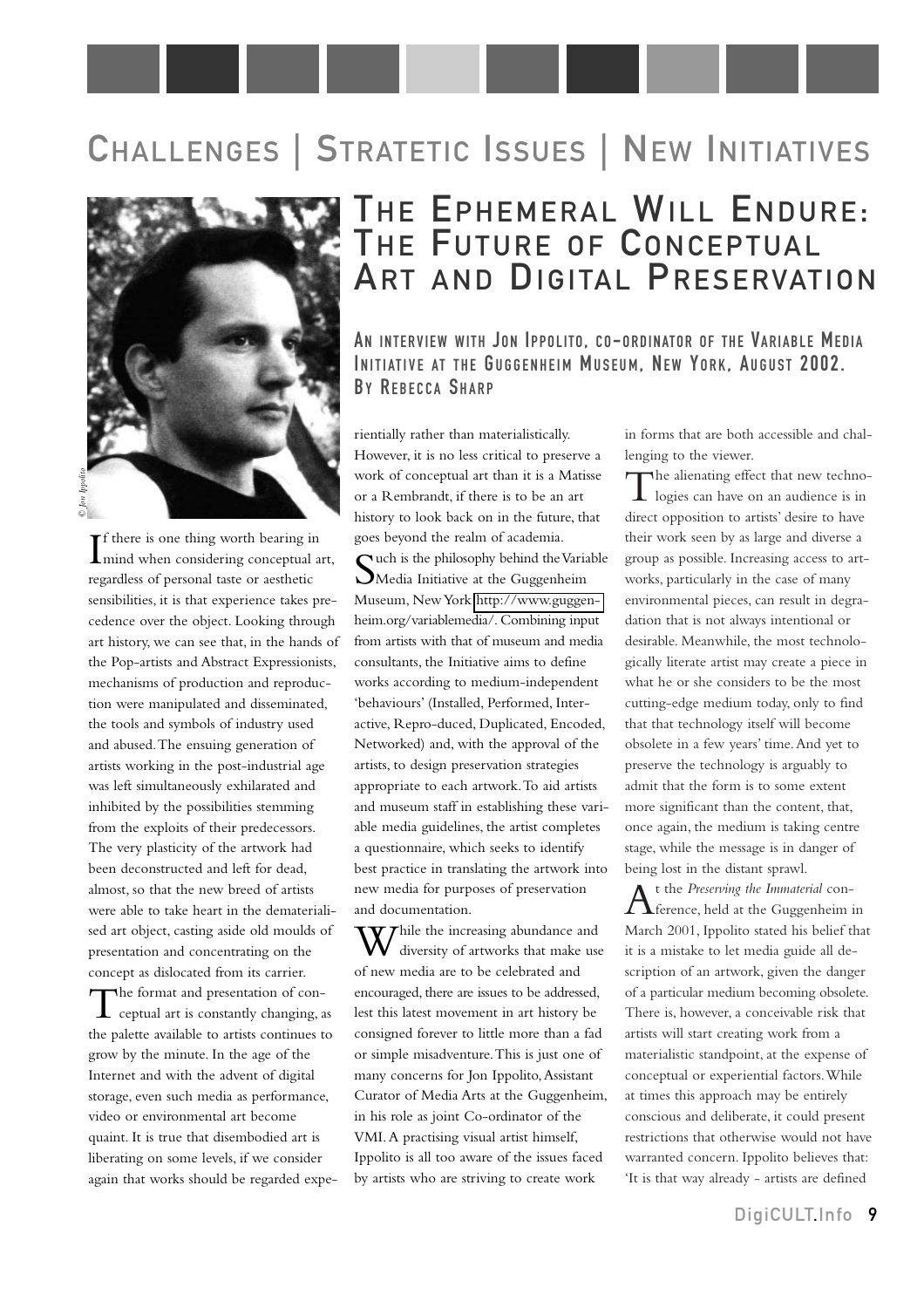by the medium they work in - as painters or sculptors for example, in the Greenbergian scheme.Yes, the danger is that the work will not endure if artists rely on media, but it does tend to define them from the outset'

This, then, is where the questionnaire plays a central role. In allowing artists to specify preservation and dissemination options according to the properties unique to their work, the question of medium becomes less important than does the question of how that medium is treated and regarded. One of the case studies in the VMI paradigm is Felix Gonzales-Torres' *Untitled (Public Opinion)*, which actively utilises concepts of variability and degradation: a large pile of candy is placed in a corner of the gallery, while visitors are encouraged to take pieces from the pile. In this case and in the case of works that conversely embrace ideas of reproduction and replication, issues of intellectual copyright come into play. If the artwork is so dependent on the process of variability and that process relies on audience interaction, then it becomes more complicated to control authorship and ownership than if it were just another picture hung on a wall. Ippolito considers:'There is definitely a need for new schemes to address these issues.We must consider, what is the museum acquiring? The right to reproduce art.Artists [at the VMI] make their material available by using Open [Source http://www.opensource.org/](http://www.opensource.org) and keeping access closed is a mistake.The artists are as keen as anyone to keep access open.'The key lies in maintaining good communication between artists and museum staff, as Ippolito goes on to say: 'There is the Deferred Rights Agreement, by which artists may keep the source code invisible for five years, after which time it becomes available to the museum. Intellectual copyright may be a good reason for artists to control reproduction, but it makes the work more vulnerable in the long term.'

 $A_{\text{the question of copyright is that of}}$ 

responsibility.The VMI questionnaire actively takes into consideration the role of the artist, so it would seem there should also be a need to formalise the role of the owner. Does it not follow that it would be crucial to outline the difference between the rights of an owner of an artwork and their responsibilities? Ippolito agrees:'It is a very interesting issue. It has been largely dealt with by the Acquisition Agreement that is drawn up when a gallery acquires a new work. It also depends on the nature of the piece - the Guggenheim recently acquired a Website that specified public accessibility.'

The variable media paradigm seems to be mostly about formalising the roles of all the people who play a part in the lifecycle of an artwork, while keeping open lines of communication between all parties.As with the issue of concern over media usurping concern over meaning, it is not inconceivable that perfectionist methods of preservation may also become a fixation, having a detrimental effect of variance on a work. Ippolito largely dismisses this apprehension:'There are two definitions of being true to a work: to be true to the material, and to be true to the artist's intent.When concentrating on one, it is important not to neglect other issues. There is the danger of focussing too closely on artist intent and missing issues associated with public-use intent. But perfectionism is a good thing, so long as it's seen from all angles.' Once again then, collaboration and communication are key.

 $\boldsymbol{\nabla} \boldsymbol{\mathcal{I}}$ ith the exception of the ever-changing and quintessentially variable Robert Morris Site performance, most of the VMI case study works are held in permanent collections at the Guggenheim. So it would seem that the issue of permanence in variable media has largely been overcome, for the time being, at least.What remains a more challenging task is the relocation of works for temporary shows. As Ippolito says:'Some works, for example Meg Webster's *Stick Spiral* and Janet Cardiff's work that deals with issues of spatial migration, actually consider themes of

transience and fluctuation. Meg Webster stipulates that the twigs used for the *Stick Spiral* must be collected from fresh cuttings in the vicinity of the exhibition space.The questionnaire covers all issues that need to be resolved to reconstruct a work, whether permanently or temporarily.'

In the discussion and treatment of a<br>Igreat deal of contemporary art, much n the discussion and treatment of a attention is paid to increasing public access and interaction.While the VMI has made formidable progress in establishing best practice in this and other areas, the role and intentions of the artist remain fundamental.Are there or should there be different methods for documenting the artist's intent, be it original or retrospective, from those for treating the artwork itself? Would this resulting dislocation of process from product effectively necessitate the creation of a whole separate paradigm? The answer lies in the structures set up by the VMI and in taking each work as it comes: 'Condition reports are carried out to record the physical status of a work, but overall it depends on the definition of the work according to the variable media guidelines.There is a danger of becoming obsessed with irrelevant detail when confusing the intent with the medium – for example, one occasion when gallery employees were installing a Bill Viola video piece, taking a condition report so that it could be set up exactly as Viola had intended.They were taking note of the fingerprints that were all over the video player, when they should have been worrying about things like: Do they have enough cable?'

Therefore, while technical specifica-<br>tions can be crucial, it is necessary to be able to see them in conjunction with all the other elements of the work and adapt accordingly.The central structure of the paradigm attributes a different behaviour type to each work being considered. Ippolito describes the process by which different strategies are appropriated for documentation and preservation for each of these behaviours:'The artist decides which methods are relevant when com-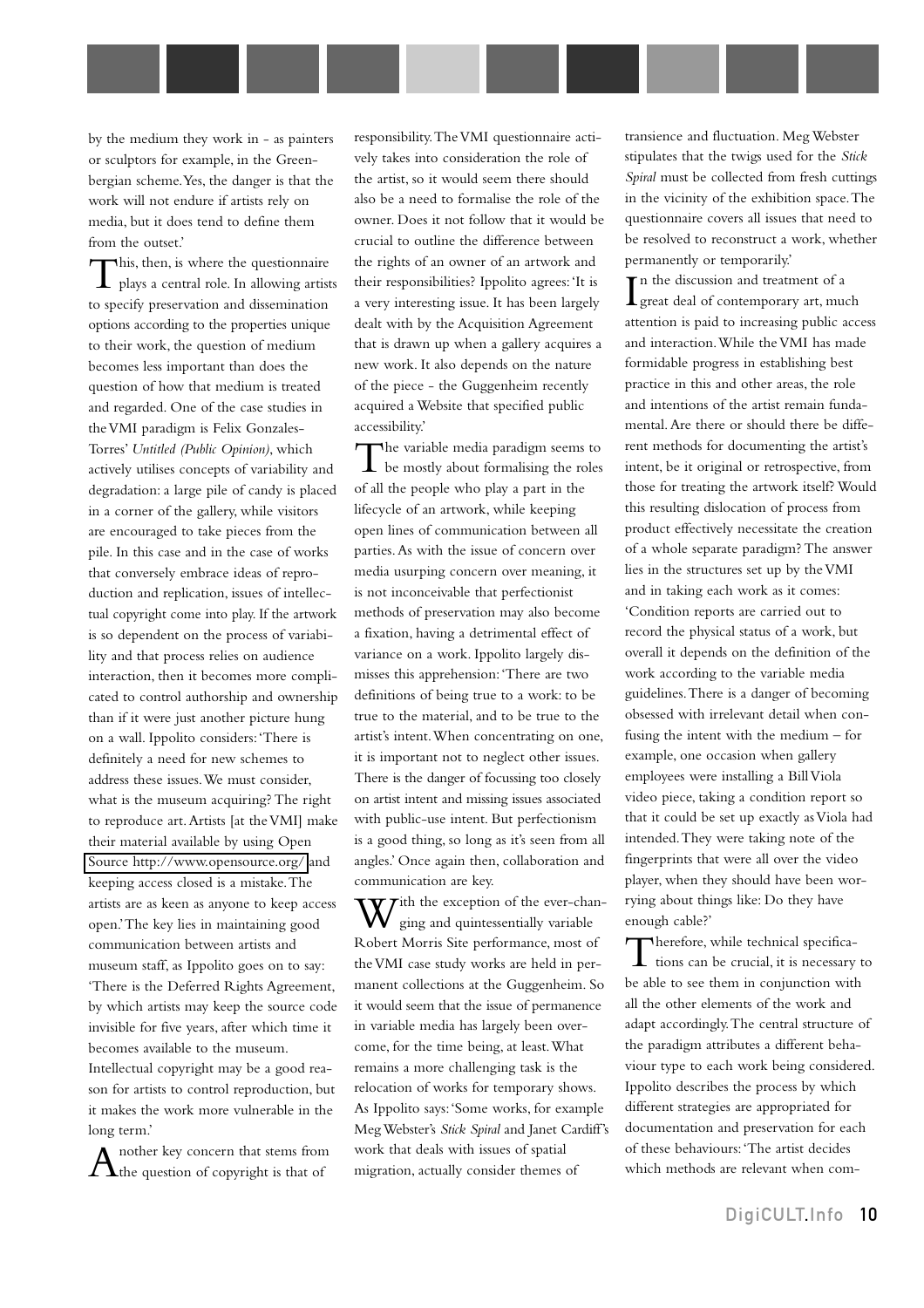

pleting the questionnaire. So the technical requirements change – for example, with a reproduced work, there will be a level of degradation from master to sub-master and storage might be required, whereas a duplicable work, which involves no loss, just needs details of how to acquire the objects or ingredients needed to construct the work.'

I t would appear that every eventuality has been accounted for, no small feat when you consider that this is an initiative dealing with works in 'ephemeral media'. However, while the paradigm is deliberately not prescriptive and the questionnaire by necessity not exhaustive, there are some technical elements of the documentation process that allow the initiative to function effectively.'Some would say the whole questionnaire is about metadata. But some fields are concerned with consistency across institutions.This is a new paradigm,

which is developing an inter-institutional database of works in variable media from seven institutions.This will mean that, when online, you can look at what other institutions have been doing and share ideas, compare case studies. So it's all about metadata, consistency and formalising practices.'

 $\mathbf{W}$  hile the issue of accessibility might have produced security concerns in any other context, not so at the Guggenheim:'The emphasis is really more on keeping the art in the public domain rather than keeping it in private.We might use a database with lockout protocols, and encryption is good, but we don't try to keep anything secret.The VMI is about time and limits – how long can we go with the current state of the artwork? It's a temporal frame, not a spatial one. So it's better - and the artists want this too - to increase access rather than worry about

keeping people out.' Indeed, collaboration and interaction form the heart of the VMI, with a broad range of consultants and contributing Guggenheim staff comprised of artists, curators, and museum, preservation and media professionals.This would appear to be its main strength, in enabling artists and institutions to reach a consensus on how the dematerialised art object can be allowed to survive in such a fluctuating technological and cultural climate.  $\bigcap$  o too is the initiative's sensitivity to the  $\sum$  artistic process a key feature of its early

success. Far from being brains in a vat or relics in a dusty vault, at the VMI the artist's imagination is encouraged to explore a whole new realm of possibilities, exhilarating as always, and free now of the inhibitions that would otherwise threaten both spontaneity and longevity.

### SEVEN STRATEGIC ISSUES FOR CULTURAL AGE DIGITAL LIBRARIES

BY GREGORY CRANE, PROFESSOR OF CLASSICS AT TUFTS UNIVERSITY, WINNICK FAMILY CHAIR OF TECHNOLOGY AND ENTREPRENEURSHIP AND EDITOR-IN-CHIEF OF THE PERSEUS PROJECT

I Science Digital Library constitutes n the United States, the National arguably the largest single digital library effort in the academic world [\(http://www.nsdl.nsf.gov\)](http://www.nsdl.nsf.gov).With tens of millions of dollars in funding and dozens of collaborators, the NSDL strives to revolutionise all levels of scientific learning. But while the NSDL is conceived as a multi-agency effort, its focus on scientific education poses both opportunities and challenges for those of us working in the humanities.The NSDL is important not only in itself but because it reflects the broader phenomenon that most digital funding is aimed at scientific data.Those of us working in the United States, for example, will probably encounter substantial pressure to build on the infrastructure

that our colleagues in projects such as the NSDL have established.We therefore have an obligation to participate as early as possible in projects such as the NSDL and in digital library development in particular. If we do not take an active role in defining the particular needs of cultural heritage collections, we may find ourselves confronted with systems that work well for circulating physics pre-prints or biological datasets but are ill-suited to the needs of historical and cultural materials.

The following seven strategic needs of cultural heritage digital libraries are offered as a starting point for debate and an instrument to provoke discussion rather than as an, in any sense, final list of recommendations. For a more detailed discussion of this topic, see Crane, G. (2002), *Cultural*

*Heritage Digital Libraries: Needs and Components.* European Conference on Digital Libraries, Rome; Springer.

**Historical data become more valuable over time - persistence is crucial:** Cultural heritage digital libraries must aggressively address the problem of digital preservation.The problem is particularly serious for complex knowledge sources such as lexica or encyclopedias. Humanists may be less able than their colleagues to retrofit gigabytes of complex materials, but humanist reference works are used for decades, if not longer.

**Access to the cultural heritage of humanity is a right, not a privilege:** The record of human achievement is a public good and should be accessible to every citizen.At present, private corpora-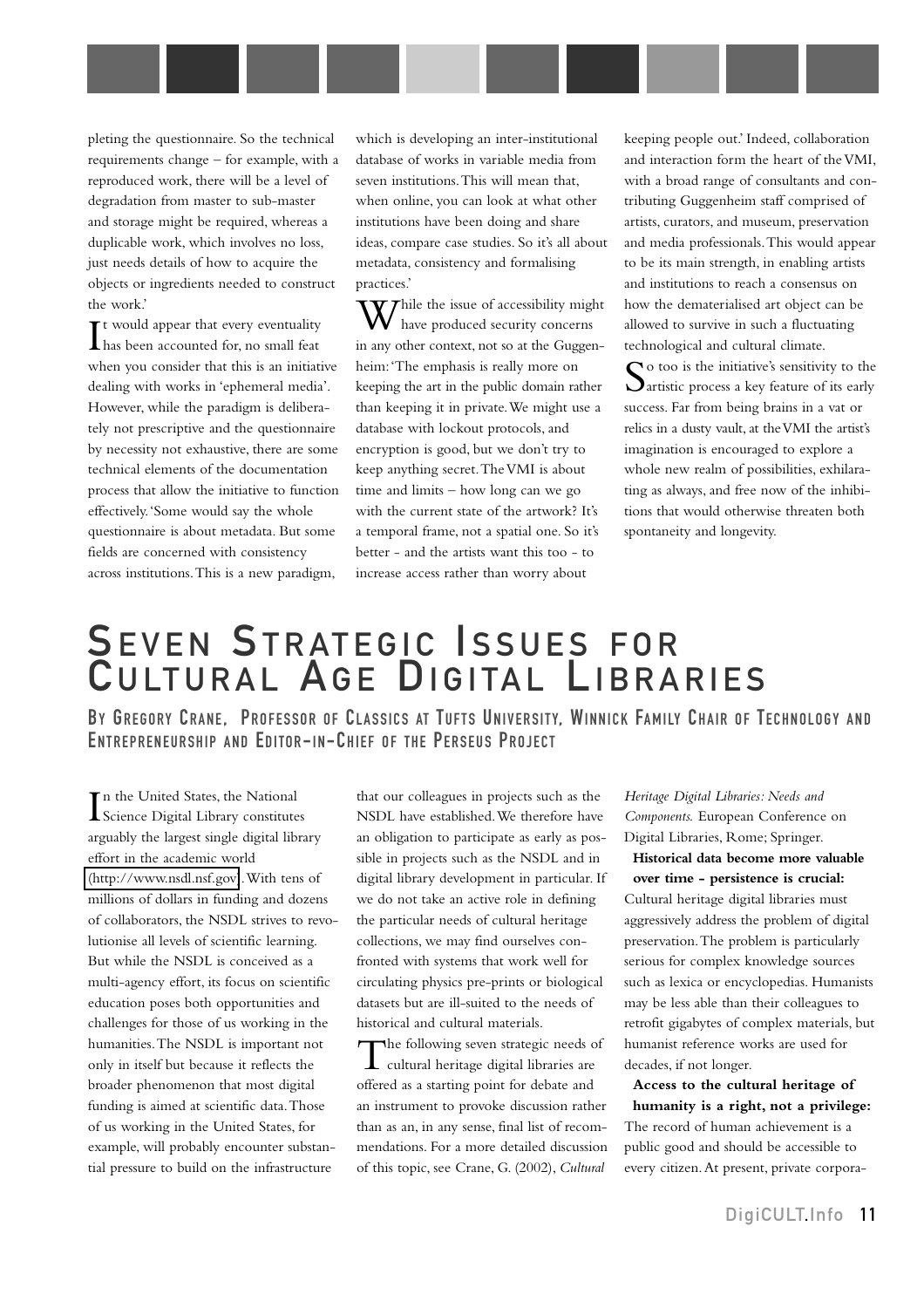tions have undertaken the crucial task of digitising some critical corpora and have produced intellectual gated communities. These electronic resources, tightly controlled and often priced in such a way as to guarantee a limited audience, restrict fundamental source materials to the same academic elites that had access to scarce print resources.A socio-economic infrastructure has thus begun to arise that imposes on the digital world limitations of print.We need economic models that do not replicate practices that isolate cultural heritage from the community as a whole. Governmental approaches are, however, also problematic, since governments may feel an obligation, explicit or not, to control their national image and impose restrictions on information.

### **Cultural heritage digital libraries must serve the needs of diverse audiences:**

Access to information is necessary but not sufficient. Customisation is a rapidly growing field of inquiry.The system should adapt to the needs of its users, providing them with the information that they need to interpret new documents or topics, reducing, insofar as possible, the friction of their movement through a digital library. There are limits to this - as Euclid reportedly rebuked the first Ptolemy with the statement that there is 'no Royal Road to geometry',1 some concepts are simply difficult. Nevertheless, a humanities digital library has a social obligation to support the development of complex skills, by a wide audience, over a long period of time.

### **The** *documents within* **cultural heritage digital libraries must serve the needs of diverse audiences:**

Humanists cannot simply rely upon elaborate technologies to enhance their contributions to society as a whole.The Internet already reaches a huge audience and could within a very near future saturate the households of the advanced countries.The Perseus Digital Library Website has, for example, emerged as a major distribution channel within classics and now disseminates up to 9,000,000

pages of data per month to an audience far beyond traditional academia. Humanists especially those who participate in scholarly debates that span decades or more - must think carefully about how they will respond to this vast new and expanding audience.We need to ponder both the way in which we write and the questions that we pursue. Maintaining the status quo and dismissing this new audience is itself a strong, if problematic, response.

**The library is a laboratory where reading is a primary exercise:** To some extent, this is a superset of the customisation problem.A great deal of DL research addresses the cataloguing problem. A digital library is a structured space that manages a large number of objects.The user searches through the DL to find objects of interest, but, once these have been found, many systems simply hand control over to the object and the user calls up a PDF viewer etc. Humanists often study texts, images and spaces in extremely close detail.Thus, the numbered citation schemes of computer science publications which direct readers to a document as a whole - reflect a much less general attitude to textual reference: humanists are trained to cite precise pages and, when dealing with canonical documents, often cite individual lines or words. In this environment, the granularity is much finer and users need support with words and phrases as well as with documents as a whole.The implications are, however, profound for the scale and design of humanities DLs: when each word becomes a complex multidimensional object, density of data increases by several orders of magnitude. Cultural heritage materials raise challenges that go beyond those described in the literature about citation harvesting and linking from recent scientific publication.

### **Digital objects and their components must be freely reusable:**

Simple access to information is not sufficient.We need complex documents that include and provide distinct visualisations of components from many sources, e.g. details from high-resolution images, clips

of time-based media, tabular or graphic visualisations of data sets, quotations from larger works, and links from each inclusion to the source.

**Standards/best practice must be descriptive rather than prescriptive:** New publication series can impose guidelines on the form and structure of documents.The variations of historical sources can provide crucial information.We thus need to preserve, rather than eliminate, vagaries of spelling in early modern texts since these variations can provide important data about the compositional history of a given text (e.g. compositors often provide the actual spelling and uses of 'do' vs 'doe,' which, for example, can help determine who is responsible for what section of Shakespeare's First Folio).The need for 'prescriptive' rather than 'descriptive' encoding demands a consequently far more complex encoding scheme and software infrastructure.This requirement generates a need in turn for specialised viewers, which can, for example, filter and display very precise differences between editions.While the underlying ideas are similar to the well-known problem of versioning source code, a cultural heritage versioning system requires substantially more precision of reference and semantics: editors within the New Variorum Shakespeare series, for example, formally distinguish between 'substantive' and 'semi-substantive' changes to the text.A versioning system must be able to manage a wide variety of such classes.

ver the coming year we will be continuing to shape our understanding and thinking on these issues and to develop the recommendations to ensure that the needs of the humanities are reflected more strategically in digital library activities in the US and abroad. But we have already begun the long road of thinking on these issues. *Gregory Crane, [gcrane@tantalos.perseus.tufts.edu](mailto:gcrane@tantalos.perseus.tufts.edu)*

1Reported by Proclus in his description of Euclid: see http://ww.perseus.tufts.edu/cgi-bin/ptext?doc=Perseus: [text:1999.01.0086&query=head%3D%232&word=Euclid.\)](http://www.perseus.tufts.edu/cgi-bin/ptext?doc=Perseus:text:1990.01.0056&query=head%3D&232&word=Euclid)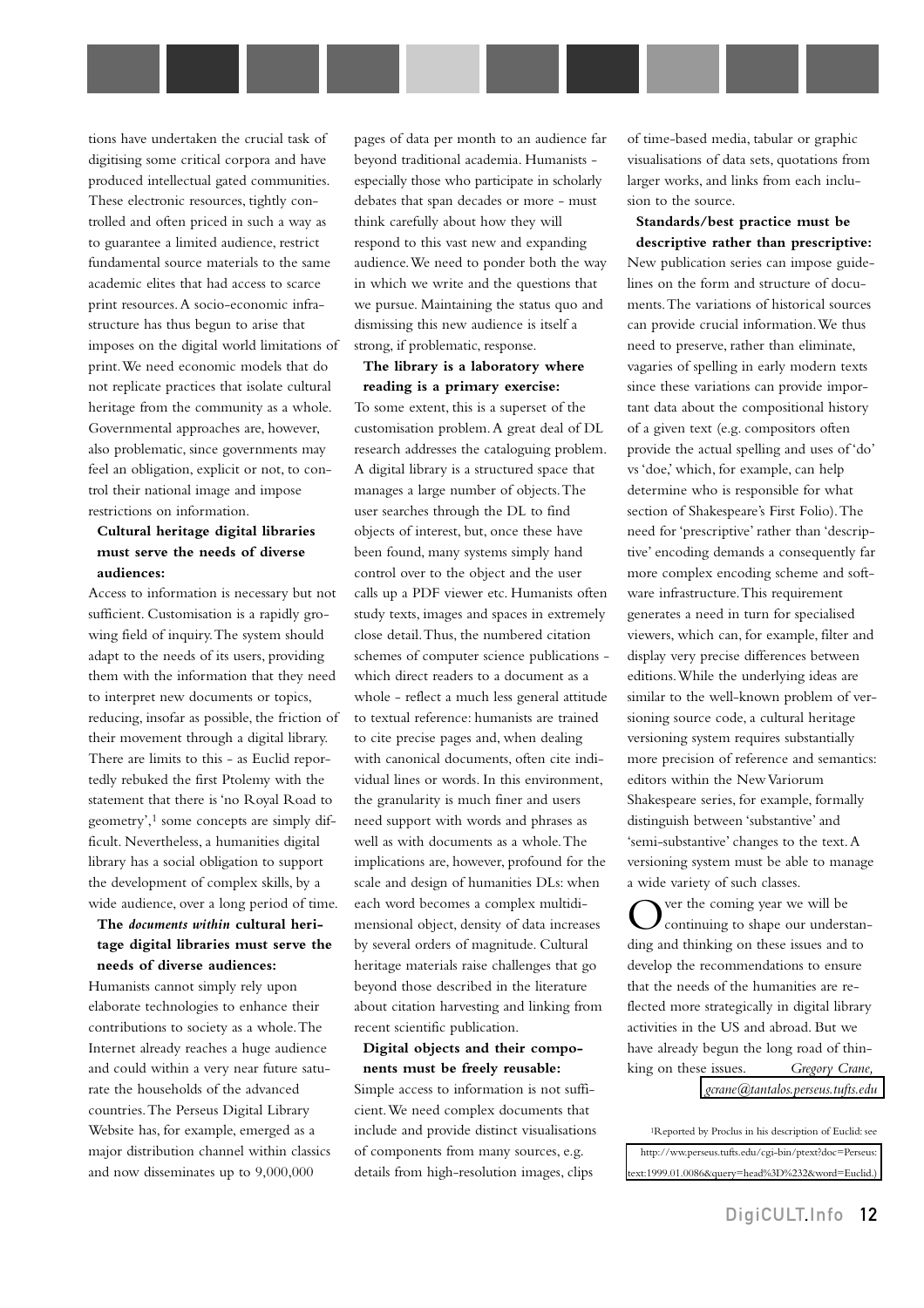## A EUROPEAN NETWORK OF EXCELLENCE ON ELECTRONIC ARCHIVES

BY JOHN SYMON, AIIM INTERNATIONAL EUROPE, AND CLAES GRANSTROM, RIKSARKIVET, SWEDEN

### **Aim and Purpose**

The content of public archives is part of the cultural and knowledge heritage of mankind that has to be secured for use by present and future generations.The task of safeguarding and ensuring the continued accessibility of the European archival heritage in the context of the Information Society is of primordial importance and is therefore the primary concern of the DLM.The acronym DLM stands for Document Lifecycle Management - Network of Excellence on Electronic Archives.



The amount of<br>information is growing rapidly. In the Information Society the situation has radically changed from a need for information by the citizen to an information overflow. Both paper and electronic documents are increasing at an exponential rate. New formats like multimedia documents, digital video and photographs, electronically signed documents and compound objects create new requirements for storage, management and delivery of information.This is a continuous challenge for all archives and record-keeping organisations at all levels of public administration and public services throughout Europe.The rapid change of technologies adds to this challenge.

 $A_\text{specific responsibilities that the Inform-  
tion is also a specific probabilities that the Inform$ mation Society imposes on their profession.

From custodians of information and guardians of our cultural heritage, they are increasingly also becoming information managers and content providers.As a consequence, they not only have to know how to use the technological tools at their disposal but also have the responsibility to formulate adequate requirements for those tools to the research community and the industry that develops them.

Thus the creation of the DLM Network of Excellence on Electronic Archives in Europe is not a one-time action but a continuous, growing task that must benefit the European archival community, the public administrations in the Member States, candidate countries, other interested bodies and, ultimately, the European citizen.This task has political,

legal, technical, organisational and educational aspects.

 $\boldsymbol{V}$ <sup>ith the conclu-</sup> sions of the 3rd DLM Forum, in May 2002 in Barcelona, a steering committee was established by the DLM community to launch the DLM Network of Excellence on Electronic Archives in Europe.

### **Rationale**

The document lifeof, and provision of continued access to, digital heritage and cultural objects is recognised internationally as an issue that requires concerted

action by information professionals, academic researchers, administrators and industry. In the EU context, a 1994 experts' report identified this very issue as one that required similar concerted action and one that necessitated co-operation between Member States and at Community level. The preparation of this experts' report was the result of an invitation contained in a resolution of the Council and the Ministers of Culture calling upon the Commission to set up a group of experts to examine and report on the extent to which greater co-ordination of archives policy and practice within the Community was desirable. The conclusions and recommendations of these experts were noted and endorsed by the Council of the European Union Conclusions of 17 June 1994.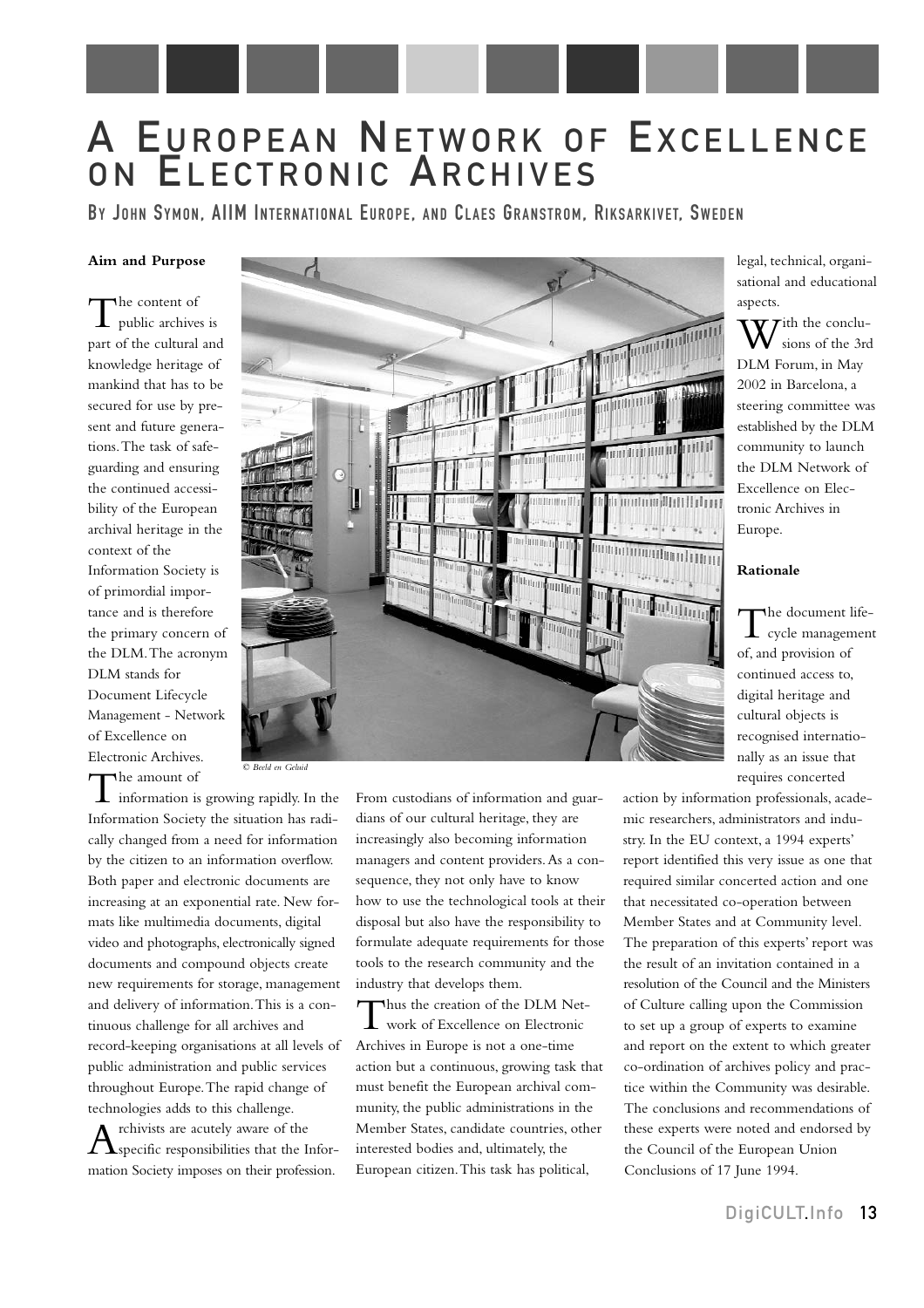These recommendations included one on the organisation of a multi-disciplinary forum, to be held in the framework of the Community, on the problems of the management, storage, conservation and retrieval of information in digital format, in which representatives of public administrations and national archives services, as well as representatives of industry and research, would be invited to participate. The resultant DLM Forums in 1996,  $\perp$  1999 and again in 2002 were invaluable steps in attempting to achieve a measure of concerted action by all relevant parties.These forums stressed the importance of ensuring that archives, and the digital formats of which they are increasingly comprised, are the collective memory of the Community and that their preservation and continued accessibility are essential. Papers presented at the DLM Forum in 1996 pointed to the importance of digital archives in the context of the European Union's concept of the Information Society and of the wider significance of access to them in the context of the citizens' right to information.

### **Objectives**

The Network of Excellence that will be embodied in the proposed DLM Network project aims to complement the DLM initiative by creating a network of expertise and competence in the area of digital document lifecycle management and access to public information that reaches the broadest possible constituencies. Through the creation of a network, it is hoped to further the DLM aim of bringing diverse stakeholders together, to use their expertise and knowledge, and to share this information among the Community Member States and elsewhere in Europe. It aims to identify and promote research endeavours and products that enable private and public institutions in Europe.

Through its thematic seminars and  $\perp$  training workshops, the proposed DLM Network will further contribute to the wider Community aims of exploiting more fully the benefits of the Information Society as set out in the eEurope Action Plan by:

- offering relevant training opportunities tailored to target groups and those who are at risk of seeing their skills overtaken by rapid change;
- forming a network of learning and training centres for demand-driven information, and communications technology training;
- fostering collaboration between private industry and public organisations;
- closing the digital divide between countries in the area of digital document lifecycle management and access to public information by allowing smaller nations the opportunity to participate in a wider research network; and
- fostering links between industry and other stakeholders in the area of digital document lifecycle management and access to public information.

The proposed network will also contribute significantly to the identification of areas of digital document lifecycle management and access to public information requiring further research and investigation, and standardisation and regulation. In addition, the knowledge base developed will assist in the identification of new areas of e-initiative that can be stimulated to create employment and to bring the European Union to the forefront of the information industry.

As a Community-wide project, the DLM Network will facilitate pooling of the complementary expertise that exists across the academic research, cultural, public administration and industry sectors in Europe and will focus on the research activities required.The problem of developing the solutions required for document lifecycle management and access to public information is one that is faced in varying degrees by all of the sectors mentioned above. However, it is one that is too immense to permit the development of viable solutions by any one sector.

 $A$ project undertaken at European level<br>will avoid duplication of effort by individual organisations and/or in different sectors within the Community and will ensure that scarce resources, including financial and human, will be used more effectively and efficiently.

To ensure that all interested sectors, and ultimately the citizen, benefit, a European-wide project - independent yet representative of different interests and perspectives - is necessary. It is essential that the knowledge-base built and expertise developed will not remain the preserve of any one sector, but will be shared among all, including:

- those charged with responsibility for the document lifecycle management and provision of access to e-content;
- those in academia with a research interest in e-content issues; educators responsible for the education and training of information professionals; and
- those in the information and telecommunications industries involved in the development of new products.

 ${\displaystyle \bigwedge}$ s participants will be drawn from the European Union and other European countries with a variety of legal and juridical contexts, research findings will be rigorously tested in differing circumstances, something which should make the knowledge and expertise developed more widely applicable. It will also allow the identification of national laws of the Member States in relation to such matters as access to information, protection of personal privacy and copyright, where greater harmonisation can be achieved and areas of activity requiring regulation at the European Community level addressed. Ultimately, greater integration of effort in a common area of concern across EU Member States will be fostered.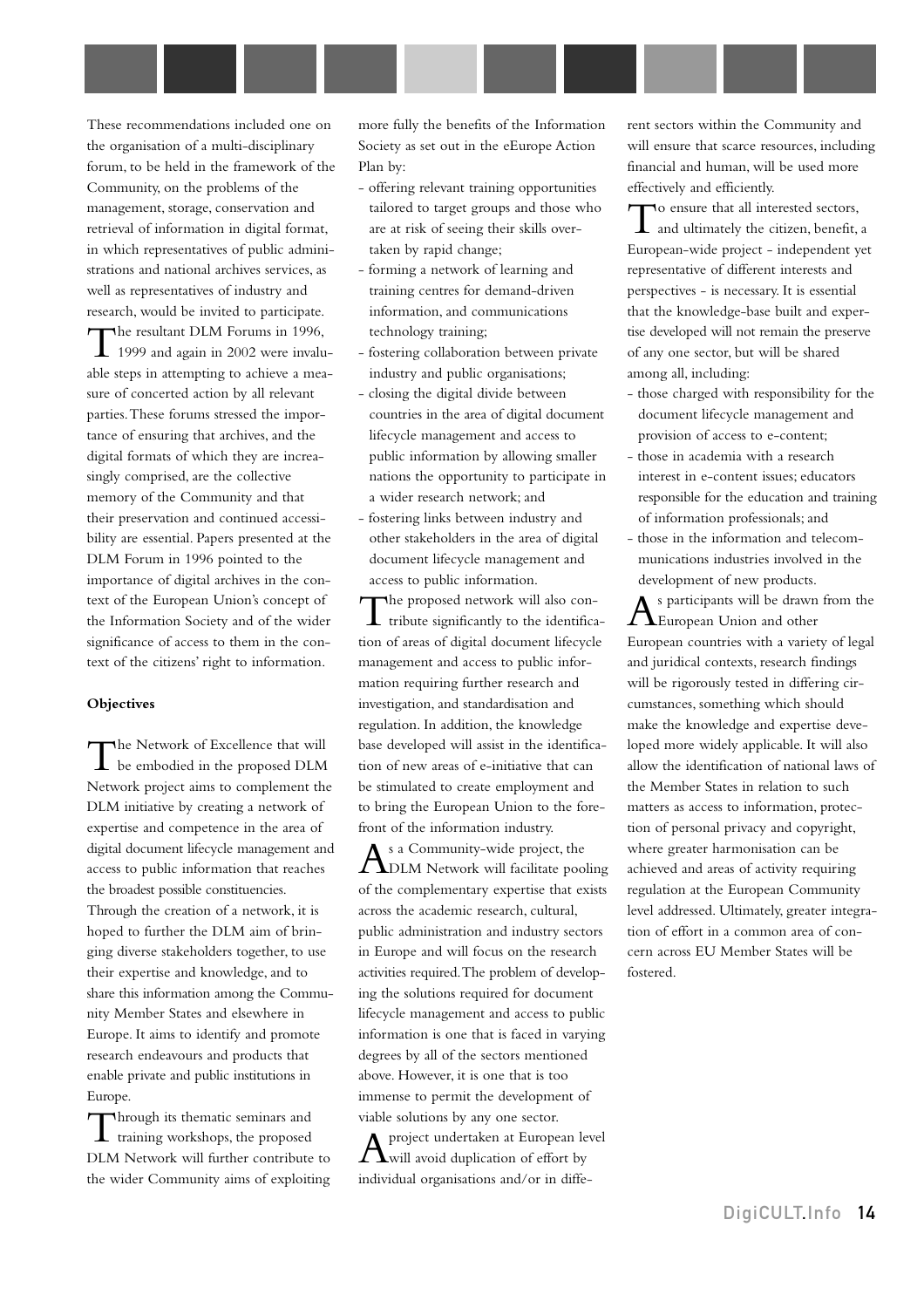## REVIEW: SOME COMMENTS ON PRESERVATION METADATA AND THE OAIS MODEL

*PRESERVATION METADATA AND THE OAIS INFORMATION MODEL. A META-DATA FRAMEWORK TO SUPPORT THE PRESERVATION OF DIGITAL OBJECTS.*  **REPORT BY THE OCLC/RLG WORKING GROUP ON PRESERVATION METADATA, JUNE 2002: [HTTP://WWW.OCLC.ORG/RESEARCH/PMWG/](http://www.oclc.org/research/pmwg)**

### BY HANS HOFMAN, SENIOR ADVISOR AT THE NATIONAL ARCHIVES OF THE NETHERLANDS AND CO-DIRECTOR OF ERPANET (SEPTEMBER 2002)

### **Introduction**

The reference models for preservation that exist at the moment, such as the well-known OAIS (Open Archival Information System) model, focus mainly on the functions and processes for preservation, not on metadata.This is, however, an essential part of the whole model.The OAIS includes a high-level, object-oriented information model. So far some attempts have been made to produce sets of metadata for preservation purposes, but none has covered as much of the OAIS reference model as the one now published by the Working Group on preservation metadata of OCLC/RLG.The version of June 2002 is available at:

[http://www.oclc.org/research/pmwg/](http://www.oclc.org/research/pmwg)  The Working Group has performed a remarkable job in trying to identify more precisely what metadata are necessary to preserve (certain types of) digital objects. Because of the predominance of the OAIS model, any related contributions will subsequently have an impact on the thinking on this issue. It is therefore important to be aware of the strengths and weaknesses or limitations of the presented metadata approach by putting it into a broader context. On a worldwide level, there are further initiatives under way that are trying to deal with this issue. Examples are the ISO work on record management metadata, which also includes preservation metadata, and the work of the National Library of New Zealand, which, though not yet published, is another interesting and important development.And most likely there will be others. Since the OAIS model could, in principle, also be applicable for electronic records, it will be interesting to see how this

metadata report will or can accommodate records management and archival needs. Lastly, questions arise, such as whether there should be more co-ordination, and whether there should be a (kind of) standard, and, if so, how this can be achieved and who and what disciplines should be involved.

*© Hans Hofman*Hans Hofma

 $\mathbf{M}^\text{y comments are two-fold: first,}$ vation metadata set in general and, secondly, to what extent does it cover the needs of the records management and archival community in preserving (archival) records? In addressing these questions, I will draw among others on the conclusions of the work being carried out in the Preservation Task Force of the first Inter Pares project with regard to the preservation of authentic electronic records.The results are available at: http://www.interpares.org

### 1. THE PRESERVATION METADATA SET IN GENERAL

The terminology used by librarians is sometimes confusing for archivists,

and vice versa, I assume.Terms like provenance, archiving, context, records, etc. are used with slightly different meanings.This is already inherent in the OAIS model itself, so any discussion about preservation is challenged by confusion of terminology. It requires records managers and archivists (and perhaps other information professionals) to be aware of these differences and to make a translation of such terms to their own domain.

The term 'records' is used, for instance, as a sub-sub-element of 'Resource Description' (under Reference Information) named 'existing records', which refers to existing metadata records. In the archival community this term has a very specific meaning, records document and are evidence of business activities.When applying the metadata model for a wider audience, more awareness of the issue of terminology is required, for instance by including clear definitions of key terms.The terms as used in the OAIS model and accordingly in this proposed set of metadata, such as digital objects, data objects, data content objects,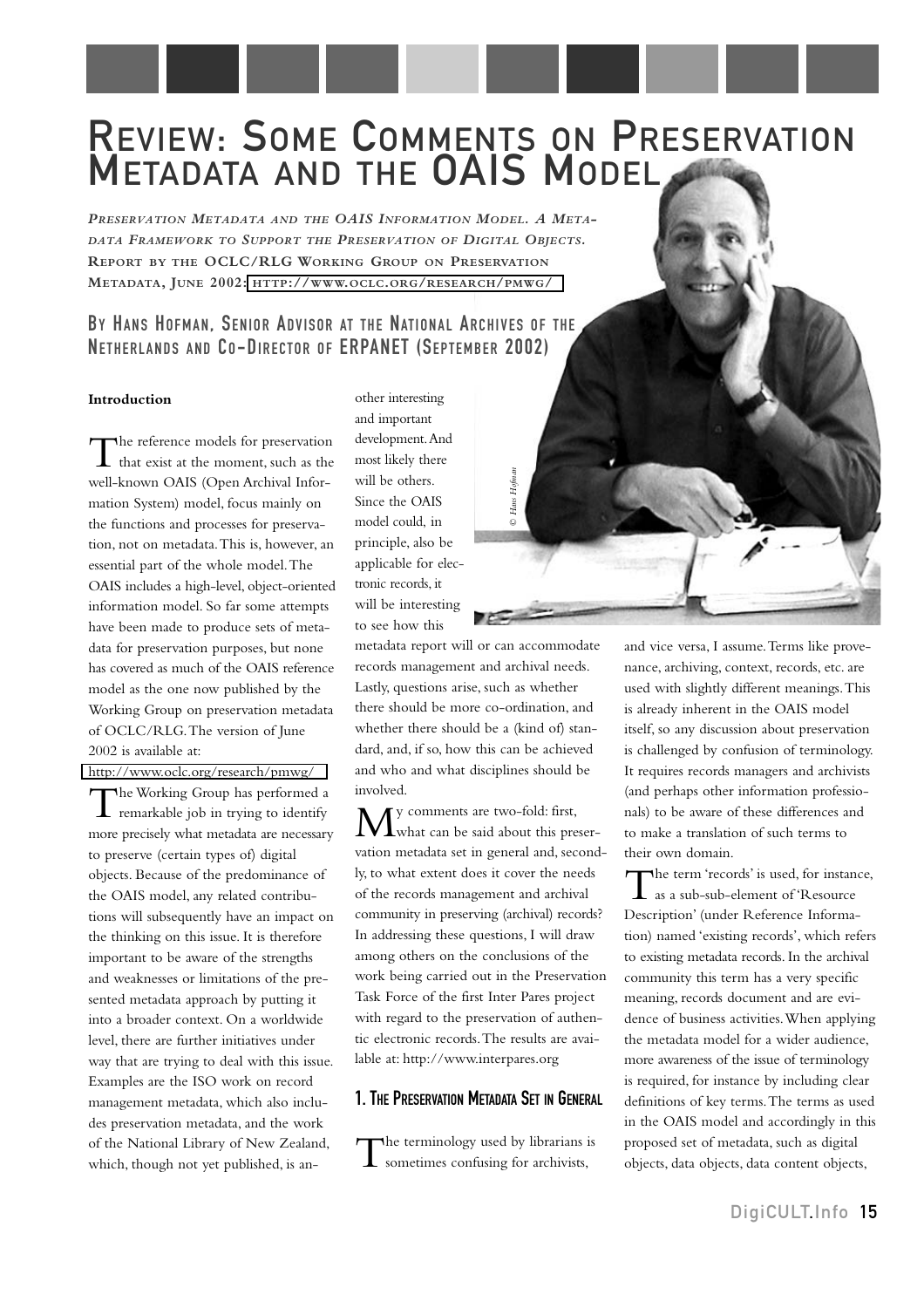

information objects, have or may have a relationship with each other, but in other cases may not, or may overlap, or may have different meanings.The term 'digital object' is the most ambiguous, since it refers to both conceptual and technical aspects, i.e. the intellectual content and its form, and the way it is digitally represented. At least, this is the way I will be using it in this article.

In this respect it is essential to know the under-<br>during concepts in order to undern this respect it is essential to know the stand the metadata set, and I think more discussion is needed in this area. It is, despite some definitions, not always quite clear what these concepts are or what they really mean.

#### **Scope**

The preservation metadata set, as pre-<br>sented, is a kind of compilation and elaboration of the work on metadata undertaken in different projects (NEDLIB and CEDARS) and by different organisations (OCLC and NLA), and as such can be considered very useful.Thus the background is mainly the library community, as is also obvious looking at the composition of the Working Group.The title suggests, however, that this proposed set of metadata is applicable to all digital objects in all domains. On p.3 it is indicated that it should 'accommodate the needs of the library community, along with other institutions tasked with the long-term management of information in digital form'.This is, however, as I will indicate below, not the case and this is one of the restrictions to this proposed set.

 $\prod$ <sup>n</sup> line with the OAIS model, the point of view taken is that of the custodian n line with the OAIS model, the point not being the creator. It supposes that at some moment in time digital objects have to be transferred, brought in, harvested, or ingested into the organisation and system the custodian is managing. Prior to this ingest, the objects are under the control of other organisations, such as publishers or record-creating organisations.The extent to which the management of objects can

be influenced differs with respect to the type of objects. In the case of (government) records, legislation governs their creation and management, whereas, in the case of publications, the influence will be mostly based on agreements between producers, publishers and preservers.

This includes also the way metadata are created and maintained. Ideally, there should be continuous and consistent creation and management of the metadata that accompany the digital objects. In practice, there is still a lot to achieve in this respect. So, although the suggestion may sometimes be otherwise, preservation metadata do not only apply to what is under the custody of a cultural or other preserving institution, but should be applied to the whole lifecycle of digital objects.This implies lifecycle management. I use the term lifecycle here as a chain of stages, such as conception or design, creation, maintenance and final disposition (as in the case of government records, destruction or 'sentenced' for having continuous value). During that lifecycle the use of digital (and other) objects may change over time or across domains, because of different contexts, and this will have an impact on the creation and management of metadata. Preservation can be viewed as part of maintenance.

'Preservation metadata' are seen as information necessary to support preservation processes. In the report, however, no link is made to these processes. An analysis of the processes and the kind of information needed to perform them would have been very useful to better understand this proposed metadata set. Without such an analysis it seems more difficult to identify the metadata needed. The Working Group may have considered it implicit since the set is based on the OAIS information model, which again is derived from the functional model.The high level of that model, however, does not make the required metadata immediately clear. In this respect it is also essential to understand the nature of the digital objects that are to be preserved.There is

an explicit statement that 'no assumptions about type or structure of digital resource' are made and that no particular preservation strategies are taken into account (p.3). But, by taking library community needs as leading (albeit implicitly), the approach is already restricting the types of digital objects. Managing different types of 'digital objects', e.g. publications and records, may require not entirely similar sets of metadata.

 $A$  nother issue is that of the require-<br>ments governing the preservation processes.Approaching this from the object itself, as is the case in this report, is not sufficient.There needs to be insight and, as a consequence, also metadata about the preservation strategies, policies and methods, together with the context in which the preservation takes place. Although the OAIS model contains functions like 'preservation planning' and 'administration', these are not addressed in the report, perhaps because they are not (yet) reflected in the information model. For a complete overview of preservation metadata, nonetheless, all functions have to be included.

### **Digital objects**

 $A$ crucial question in understanding<br>(long-term) preservation of digital objects is: what is a digital object? As already indicated, this seems not as clear-cut as one would expect. In the OAIS model an object of preservation is identified as a data object that can be either physical or digital. A digital (data) object is defined here as 'an object composed of a set of bit sequences', therefore it has to be seen as a (data) file that is stored on the disk and not as the 'thing' that is represented on the screen.The data object is accompanied by so-called 'representation information', which documents the way the data object has to be interpreted in order to present it and to enable intended users to view and understand it.Together, they form the information object. It is a rather technical approach that is taken here. Perhaps the real question should be, what do we want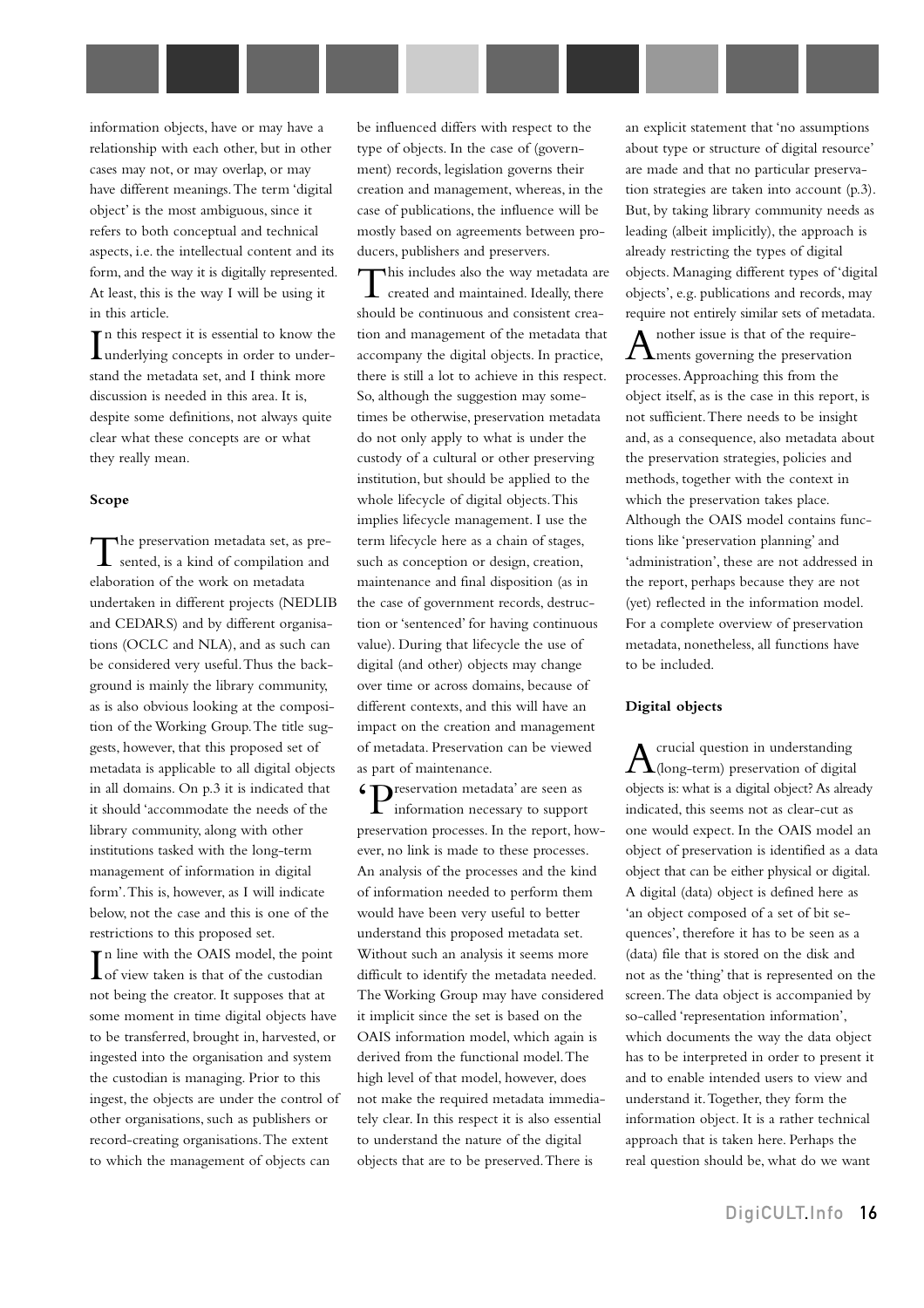to preserve? Is it the intellectual content with the functionality it has to have in order to make sense and achieve its purpose, or is it the digital components that are necessary to reproduce it or both? One of the basic notions in a digital environment is the difference between what is shown on the screen and what is stored on the disk or medium.There isn't even always – nor does there have to be - a 1:1-relationship between them.A digital component may contain one or more records, or, conversely, one record may consist of more than one digital component (e.g. in the case of a multimedia record). In many publications this distinction is not explicitly made and it is therefore not always clear what the subject of discussion or the object of preservation is. In general, there is recognition of the disappearance of physical entities, but it seems as if the consequences of this notion are not always drawn.

 $\prod$  t is the message or the intellectual content which the author or creator inten- $\mathbf{T}$ t is the message or the intellectual conded to convey that has to be preserved. That content has a context, form and structure and in some cases also behaviour (e.g. spreadsheets). Be it as it is, the terminology used is confusing and not consistent on this point. My view is that 'digital objects' should be seen as objects having both conceptual and technical aspects that are closely interrelated.As a consequence of the explanation given above, a digital object may consist of more than one 'digital component'.The definition given in the OAIS model is therefore insufficient. Moreover, the implications of this concept for the model are not yet adequately considered.The distinction between digital components and intellectual objects as different views or entities requires, as indicated above, not a one-to-one, but a many-to-many, relationship.

 $\overrightarrow{X}$ hat does the OAIS information model and the proposed metadata set say about the conceptual or intellectual aspects? Taking a closer look at what is meant by representation information, it

turns out to consist of two categories, 'content data object description' and 'environment description'. Each of these contains (proposed) elements that can tell something about the conceptual aspects of the object we are preserving, e.g. in the case of the first:

- 'significant properties', defined as 'properties of the Content Data Object's rendered content which must be preserved or maintained during successive cycles of preservation process';
- 'functionality', defined as '... any functional or 'look and feel' attributes of the rendered Content Data Object, in regard to its current manifestation in the archival store'; this intends to describe the current technical properties;
- 'description of rendered content', defined as '... Content Data Object's content, in regard to how it should be viewed and interpreted by users'.This includes clarification of potentially ambiguous data, definition and description of data structures, etc.;
- 'documentation', defined as supporting documentation necessary/useful for display and/or interpretation of the Content Data Object;
- in the case of the second, the 'output format' of the 'Display/Access Application', defined as description of the output to be expected from the Display/Access application.

It means we have no fewer than five<br>metadata elements that could contain Tt means we have no fewer than five information on what should be rendered and presented on the screen. How all these elements relate to each other, if at all, is unclear.Another issue in this approach may be that the digital object is only considered to be a technical entity, and as such always seems to be at the centre of attention, not the intellectual object. Based on the question of what should be preserved, one would expect that it would be the other way around, but it is not.To be more precise, in general we want to preserve the intellectual expression (object, if you like), not the digital components of which it

consists per se, because, if one thing is obvious in a digital world, it is the fact that these digital components will change over time. Even rigid standardisation will not prevent that, although in the future adequate technologies may probably emerge that make things easier in the area of preservation.This is also why in some reports the preservation of digital objects (i.e. their components) in their original format(s) is recommended.What we want to achieve, however, is that in the future we will still be able to see, read and understand the documents or other information entities that were once produced for a certain purpose and in a certain context. In trying to achieve this, we of course need to preserve these digital components, but, as information technology will evolve, these components have to be migrated or in some cases emulated to be usable on future hard- and software platforms.

Therefore, one of the issues is to iden-tify what the intellectual aspects are. The emerging notion of 'Significant Properties' seems to acknowledge this. In this metadata set, it is identified as an element and may serve as a description of intellectual aspects, if only it is established as such.

Finally, special attention has to be paid to the so-called 'underlying abstract form' (sub-element of 'Content Data Object Description'), a notion that has been introduced and coined by the CEDARS project. Its definition is: a 'human readable description of the Underlying Abstract Form of the Content Data Object'. It intends to provide information about implicit structures (e.g. files and relationships) that should be represented correctly to render or access the 'Object'.As such, it seems to address the relationships between different (digital) objects and not the structure of one single intellectual object, for instance.To avoid this confusion I would like to suggest making a clearer distinction between intellectual and 'technical' or physical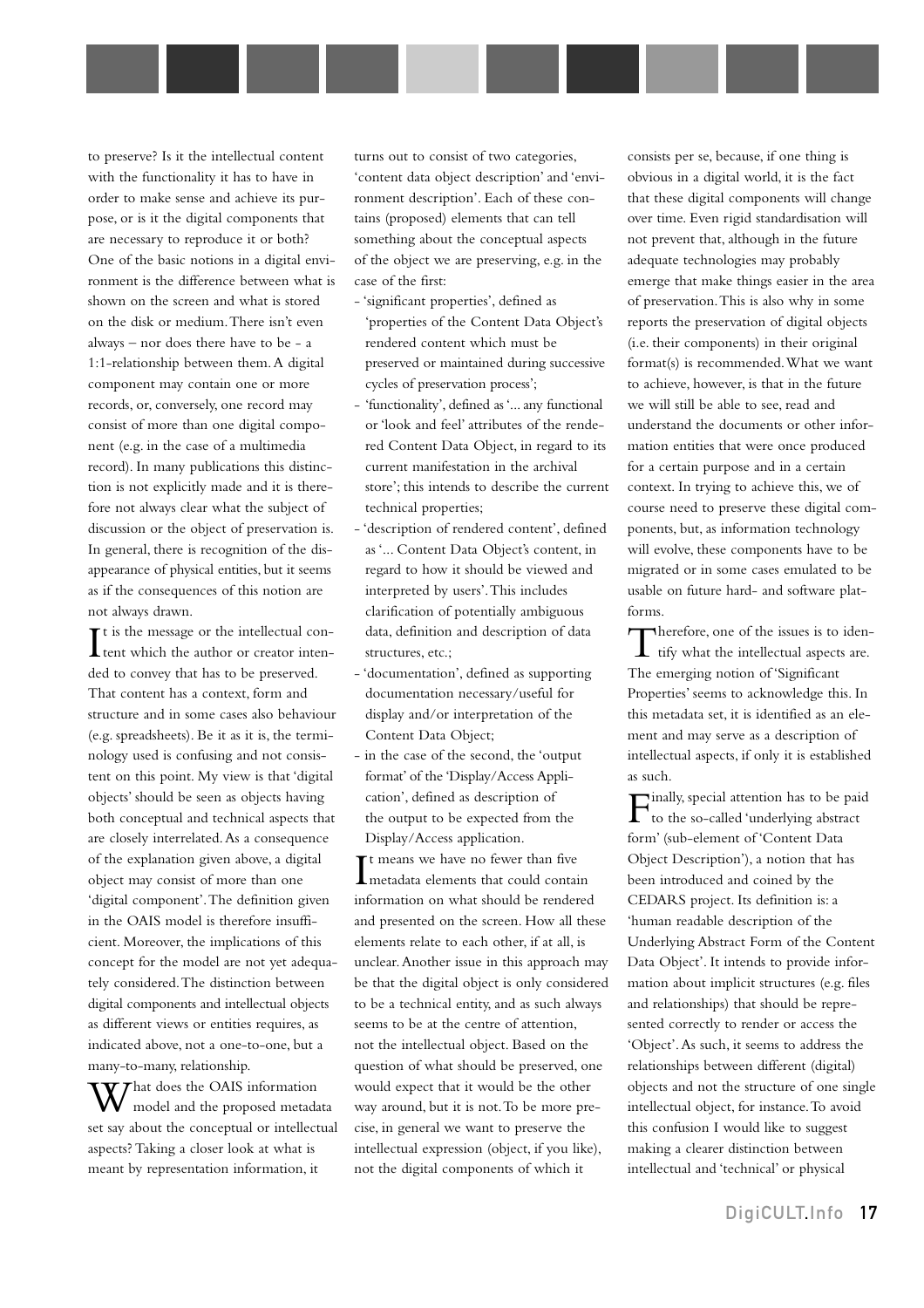aspects of digital objects. In a recently published article Ken Thibodeau even introduces a third category, i.e. logical objects.This concerns how information is encoded in bits and the grammar (rules) that allows application software to interpret the data.As such, it refers to, for example, the possibility of encoding the same conceptual object in different formats.

 $\bigcap$  ee 'The State of Digital Preservation: An International Perspective. Conference Proceedings', July 2002; [www.clir.org/pubs/reports/pub107/](http://www.clir.org/pubs/reports/pub107/thibodeau.html) thibodeau.html

### **Administrative metadata**

 $A$ nother area that requires attention is<br>the technical information needed to preserve and reproduce the 'digital objects'.This can be seen as part of administrative metadata.The section about 'Content Information' contains, apart from the 'Data Content Object', the category 'Representation Information'. Part of this category is 'Environment Description', which should provide information about the technical (hard- and software) environment necessary to render the data object. It includes information about rendering programs, operating systems, computational resources, storage and peripherals.

Information about the digital data<br>
object includes aspects such as technical nformation about the digital data infrastructure of complex objects, installation requirements, file description, socalled quirks (documenting any loss in functionality or change of look-and-feel), structural type, but also significant properties, etc.

Based on the description given of this section, it only concerns the current technical environment, not information about any previous environments. Is the underlying idea that it will be sufficient to have information about the preservation activities performed such as migration, conversion and their results? This could be a possible approach, but it would have been

useful to know the assumptions behind it.

Another question that may be asked here is whether information about the original technical environment should also not be kept or is this supposed to be part of the 'Content Data Object Description'? An understanding of the original technical environment in which the digital objects were created will help to preserve them. Of course, if the digital objects are preserved in their original format, as is recommended in some cases, that information will be held under the category discussed here. Nonetheless, I would like to suggest including an element that reflects the original technical environment.

 $\mathbf{M}$ ost administrative metadata are<br>subordinated under 'Provenance' Information' (as part of Preservation Description Information).This category is meant to document the 'Object' as a dynamic entity, considering it to be the result of a never-ending range of activities or an evolutionary process, without which it would not exist.The 'events' metadata are related to the processes or activities carried out in preserving data objects and should provide information about the management history.An issue here may be how to match that information to the requirements that are valid for the system. There has to be an evaluation process (in the OAIS model under 'Administration' Process) that takes care of this and will produce evaluation information (another set of metadata) that can be used to adjust (the performance of) the preservation function or system as such.These aspects are not discussed or included in the metadata set provided here.

### 2. THE METADATA SET AND PRESERVING (ARCHIVAL) RECORDS

#### *Records and records requirements*

The second perspective I would like<br>to address in this article is that of the records and archival communities.The question is, then, to what extent can the

preservation metadata set fulfil the needs of preserving records? In order to be able to do so, it is necessary to have an understanding of what records are and what their requirements are.

Records, according to the recently published ISO records management standard 15489, are 'information created, received and maintained as evidence and information by an organisation or person, in pursuance of legal obligations or in the transaction of business'. So, in order to understand, use and interpret records correctly, it is necessary to know their administrative or business context, as well as their interrelationship with other records created in the same context. In order to achieve this, records have to be authentic, i.e., in short, they are what they purport they are.The main requirements for records to serve as evidence or authoritative information sources are therefore authenticity and integrity, and knowledge about the business context and about the interrelationship between records (e.g. in a case file). I will discuss these further in the following paragraphs in relation to the metadata set.

### **Authenticity: management**

 $\bigcap$  urprisingly enough, the issue of authen- $\bigcup$  ticity is hardly touched upon in this report. Does that mean that it is implicit or that it is not really seen as an issue? Unfortunately, no explanation is offered. Since authenticity is one of the main requirements governing preservation of 'digital objects', publications,Websites and (archival) records alike, it will also affect the metadata requirements.Authenticity refers to the requirement to be able to retrace documents or records to their creation (or origin), so that it will be possible to identify why, when, where, by whom and so on they were created (or received) and used.Answers to these questions are needed not only to establish the identity of a record, but also to know whether the information presented is trustworthy or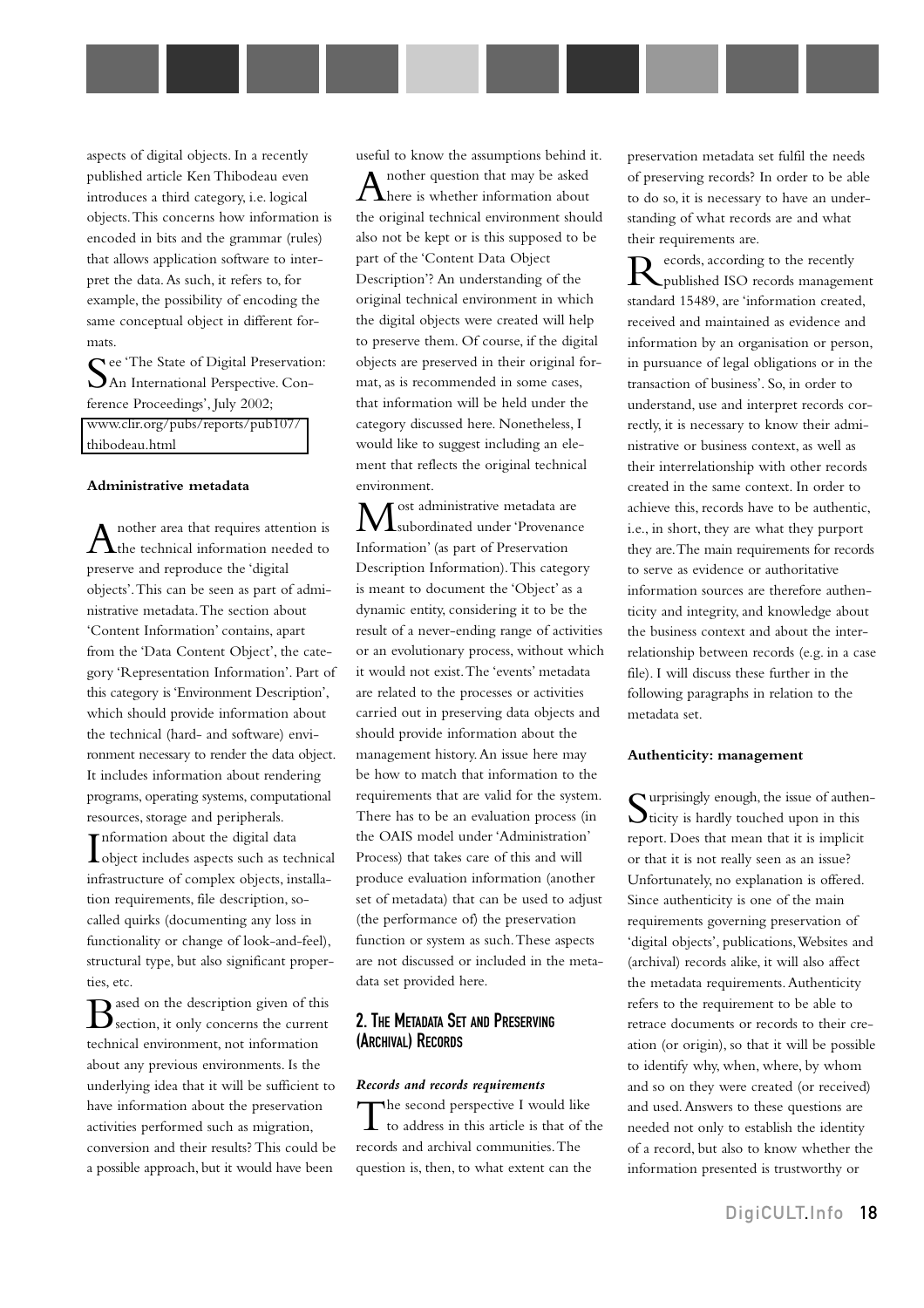reliable. In other words, it should be possible to position a record in the time and context in which it purports to originate. After all, if we know somebody or something (or think we know), we are able to establish whether we can trust him, her or it, or not. In order to enable this judgement or assessment we need information that can answer those questions. In a digital environment, in particular, authenticity has become an issue, because digital documents or records by their very nature are intangible and volatile, and easy to tamper with.Apart from information about their origin, information about the management of the records or digital objects is necessary to be able to assess what happened since they were captured and whether something may have occurred that has affected them in a negative sense. Finally, the (conceptual) object itself has to be described: what are its essential characteristics? To some extent these categories of information may be found in the proposed metadata set.Thus it can be indicated, for example, under 'context information' why an object has been created, be it in a rather technical sense, and under 'provenance information' what 'events' have taken place (management history), while under Content Data Object Description 'significant properties' are included, identifying the characteristics of the object that should be preserved.The question is, does this really meet the requirements for maintaining authenticity? It would have been helpful if there had been more acknowledgement of the issue of authenticity and the requirements for it, and if the Working Group had provided some background information about its view and considerations on this aspect and to what extent it is included or not.

### **Context**

 $A$ <sup>s</sup> indicated, context information in<br>an archival sense means information about the context in which records are created, i.e. the business activity and the

organisation responsible. In this metadata set this is represented by the sub-category (of Context Information) 'Reason for creation', defined as 'documents information about why a content data object was created'.The accompanying explanation indicates that it concerns mainly why a physical object was created. It limits the scope of contextual information to 'informational requirements associated with managing the preservation process'.As such, it only refers to the role a certain data file plays, e.g. master file or similar, a rather technical approach.

For information that helps to under-stand the background of the digital object, one is referred to 'Representation Information' (i.e. the section Content Data Object Description). In this part the element 'Documentation' is meant to provide the documentation necessary to interpret the 'Content Data Object' and is assumed to be a link to where the documentation is (e.g. a URL). Perhaps this may represent the kind of information I mentioned above.Apparently this information is not considered as preservation metadata. Nonetheless, it is essential for understanding the intellectual objects (publications, documents or records) as represented on the screen and for being able to identify their authenticity. Furthermore, this information must be inextricably linked to the (intellectual) objects themselves.As such, it also has to be preserved and may be an object in itself.And in the case of records, this kind of information or metadata will be created electronically and must be preserved as such. In the Information Model and the derived preservation metadata set this part is not adequately addressed. In order to be able to preserve (archival) records it will therefore be necessary to extend the information model with another class of information that refers to business context. Such a subset could provide a structure for describing what in archival terminology is called information about 'provenance' (with a different meaning from that in OAIS).

#### **Relationships and Aggregations**

 $A$ <sup>n</sup> area that is not developed to any<br>great extent in this metadata set is that of relationships between objects. I have already discussed the difference between digital or, rather, physical objects (i.e. a data file stored on a medium) and conceptual objects (i.e. a publication or archival record as presented on a screen), which is not necessarily one-to-one.This conclusion entails more complexity and has its implications for defining metadata. Relationships in the proposed metadata set are now identified as a subset of Context Information (one of the sub-categories of Preservation Description Information). They consist of two sub-categories: 'Manifestation' and 'Intellectual Content'. These relationships can refer either to other manifestations of the same object  $(=$  the same content) or, in the case of Intellectual Content, to relationships between this and other objects (with related content).As such, the relationships seem to refer to physical data objects.They cover only part of the relationships necessary to represent the complex network of physical and conceptual objects. Since an intellectual object, either a record or set of records or a publication, can consist of several digital components and vice versa, as discussed above, this area needs to be enhanced.

In order to accommodate the identified<br>complexity it is necessary to distinguish n order to accommodate the identified at least between the following categories of relationships:

- relationships between intellectual objects: for instance, components of one collection or, in the case of records, the components of a case file or an (archival) fonds or a series (representing different aggregation levels) and their position within that aggregation. In the archival context this is referred to as 'documentary context';
- relationships between the (structural) components of one intellectual object, e.g. the pages of a book, the elements of a record, the components of a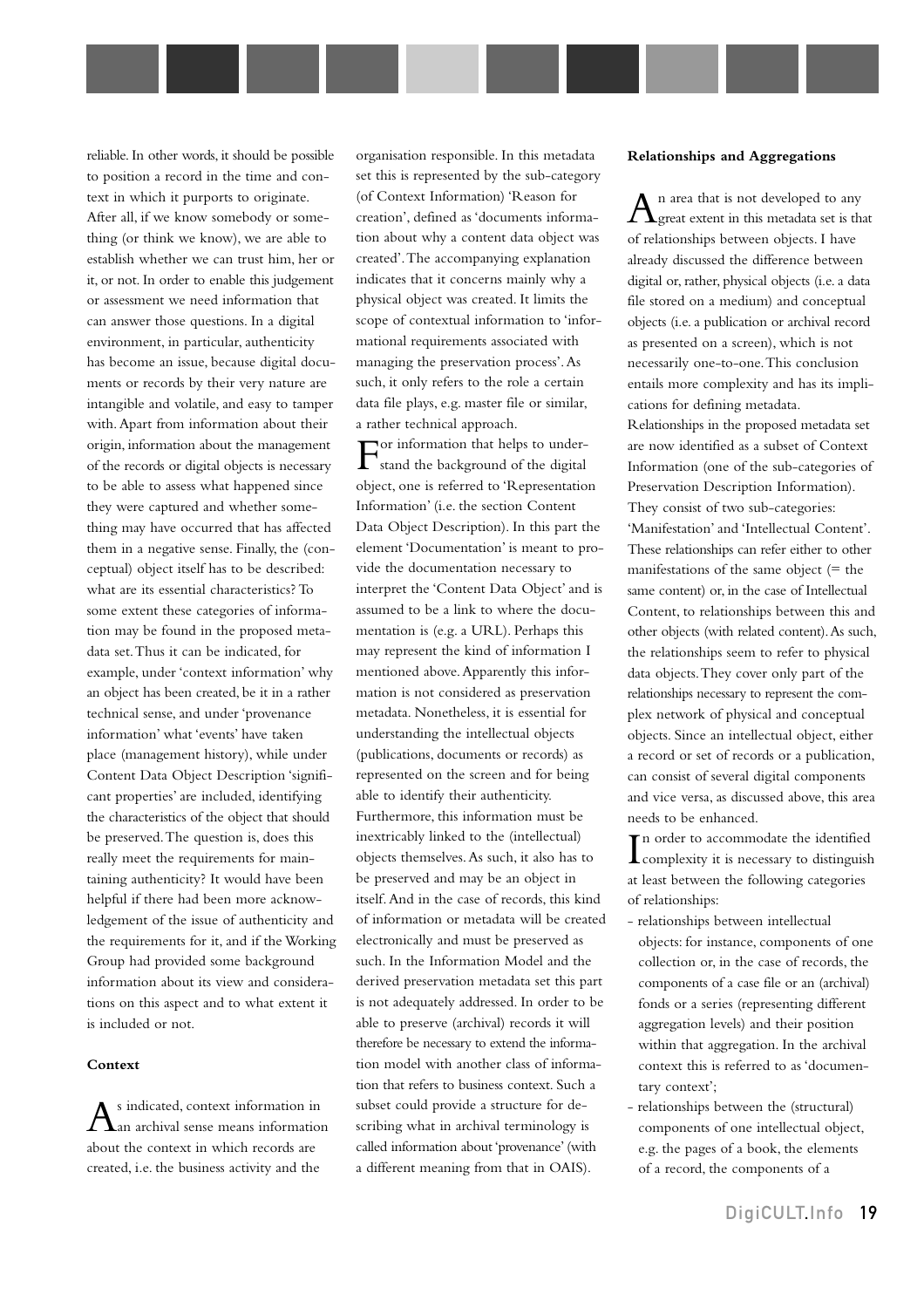multimedia document;

- relationships between digital components, e.g. those components that contain elements of one (or more) intellectual object(s); although this will implicitly include relationships between the digital components and the intellectual object of which they contain parts, this relationship should be described explicitly. The first two categories will be fixed<br>relationships, because they are inherent in the nature of the intellectual object (and can be considered as an example of significant properties).The relationships of the latter category will change over time, because technology will evolve and as a consequence the digital components will change.

### **Retention**

 $A$ <sup>n</sup> interesting issue for archivists is<br>A Archival Retention'. Unfortunately it is only touched upon rather superficially (p.42) within the area of the Ingest Process and it seems to refer not specifically to (archival) records, but to all kinds of objects. Confusing terminology again. Although one may look at a repository based on the OAIS model as one that contains information objects that should be preserved forever, one may also consider the possibility of applying the model to more dynamic environments, such as record-creating organisations. In this case, the issue of appraisal and disposition of records has to be included. In this context the recently published records management standard (ISO 15489) may serve as a useful framework. It would make the OAIS model even more widely applicable.

### **Finally**

Summarising the above comments, I<br>Sthink the proposed set of preservation metadata provides an important building block in the search for preservation strategies. It is a first attempt to elaborate on the OAIS information model by synthesi-

sing existing results of different digital preservation projects in this area.There are some issues, however, which need further attention.They concern on the one hand the scope and underlying concepts of the OAIS model and the resulting metadata set as presented, and on the other hand the application of the model and metadata set in a records and archival environment. One issue is the scope of the metadata set, as it covers only metadata for information packages. It does not deal with other important areas of the OAIS Information Model such as Preservation Planning and Administration. It would be useful for a fuller understanding of preservation metadata, if this could be included in a subsequent version.

The metadata set (and underlying model) would also benefit from a clearer understanding of the concept of authenticity and the way it is included. In this respect more discussion is neederlying) concepts, not only n this respect more discussion is needed on how authenticity is seen and should be positioned, but also on what is meant by a 'digital object'. In particular, the distinction between physical and conceptual or intellectual aspects of a digital object should be made more explicit and will probably have an impact on the model and metadata set also.

 $\mathbf{M}$  ore attention also needs to be given to the relationship between the (preservation) processes and the metadata.This will help to clarify the purpose(s) for which metadata are necessary. In the case of this report, however, it is not clear how this is established or identified or, put otherwise, in what (preservation) processes what metadata are used.

Such information would help not only<br>to understand the metadata set better, but also to support a more effective use both of the OAIS model and the accompanying metadata model for preserving digital material.

 $A$ nother point is the fact that the OAIS

conceptual information model as the basis for its work. Since that model is a highlevel object-oriented model derived from the functionality of the OAIS model itself, the Working Group by definition had to stay on a high level also in order to establish a set of preservation metadata. It therefore has to be adapted and made specific to identified environments in order to be applicable. Nonetheless, the proposed preservation metadata set seems to be more suitable for the library community than for other communities. In this article I have tried to articulate some of the main requirements for the records and archival community in preserving (archival) records. Based on this, the conclusion has to be that some adaptations to the model and metadata set would be necessary to meet these requirements.This concerns requirements such as the concept of authenticity of records, information on the business context of records and on relationships between records ('documentary context'). In assessing the needs of the records and archival community, the ISO records management standard 15489 may serve as a very useful framework. Such an exercise would also include a test for applicability of the model and metadata set for record-creating organisations and, as such, broaden the view of the OAIS model. In a records environment, preservation already starts at the design stage and requires comprehensive lifecycle management, not limited to an archival institution, but including all stages of the records lifecycle.This again supports the proposal to have a metadata set for the full OAIS model that will include its management aspects.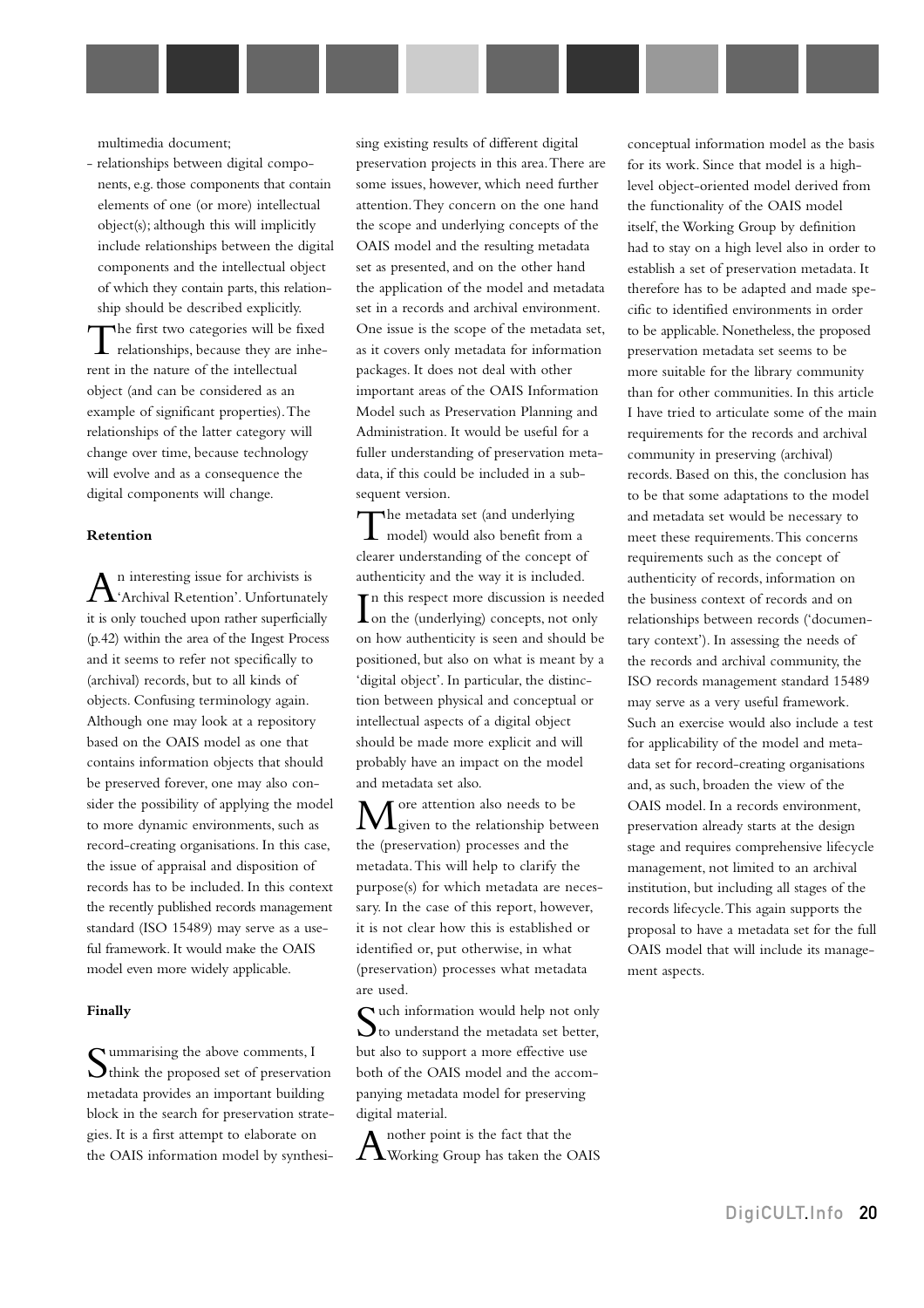## <span id="page-20-0"></span>REPORTS ON CULTURE & TECHNOLOGY EVENTS

### 'CREATIVITY IN TECHNOLOGY R&D': THE PISTOIA, TUSCANY WORKSHOP - RAPPORTEUR'S REPORT

BY JAMES HEMSLEY, NATIONAL MUSEUMS OF SCOTLAND & VASARI



### **Introduction**

The PISTOIA Workshop (23 & 24 March 2002) represented an innovative approach by the European Commission to obtaining inputs on key issues for the Sixth Framework Programme regarding the role of the 'creative communities' such as:'to discuss the state of the art and future trends in the field of information technology for culture, in particular contributing to the next Sixth Framework Programme, but also the role of contemporary art and culture in technology research.'

The approach was to bring together experts from across Europe from a diverse set of constituencies which included new arts, design, dance and music as well as from computer science, physics, mathematics, sociology, journalism, e-business and administration - some of whom were 'bi-cultural', i.e. from different spheres. A deliberate effort was made by the EC to ensure that the selection would force new connections with both pan-European and international perspectives. It followed a previous workshop at Darmstadt (May 2001) on Technology Platforms for Contemporary Art and Culture.

The intention was not simply to esta-<br>blish 'the next step' or 'to come to a collective, agreed or democratic conclusion' but rather to enable many different viewpoints to be seen and heard and to interact in an open-ended manner.The

venue combined the indoors and outdoors in a private house and gardens (many thanks to the Gori family), both with superb art collections, in order to enhance the group's creativity on the subject of Creativity in Technology R&D in a Tuscan setting, the Fattoria di Celle.The modus operandi involved mainly small group working sessions, beginning with a plenary session of participants' personal 'visions' on the central issue posed by the EC.The costs were generously supported by the Pistoia Savings Banks, and organisational help was provided by the University of Florence (EVA Networking - EVAN project). Bernard Smith of the European Commission led the Workshop.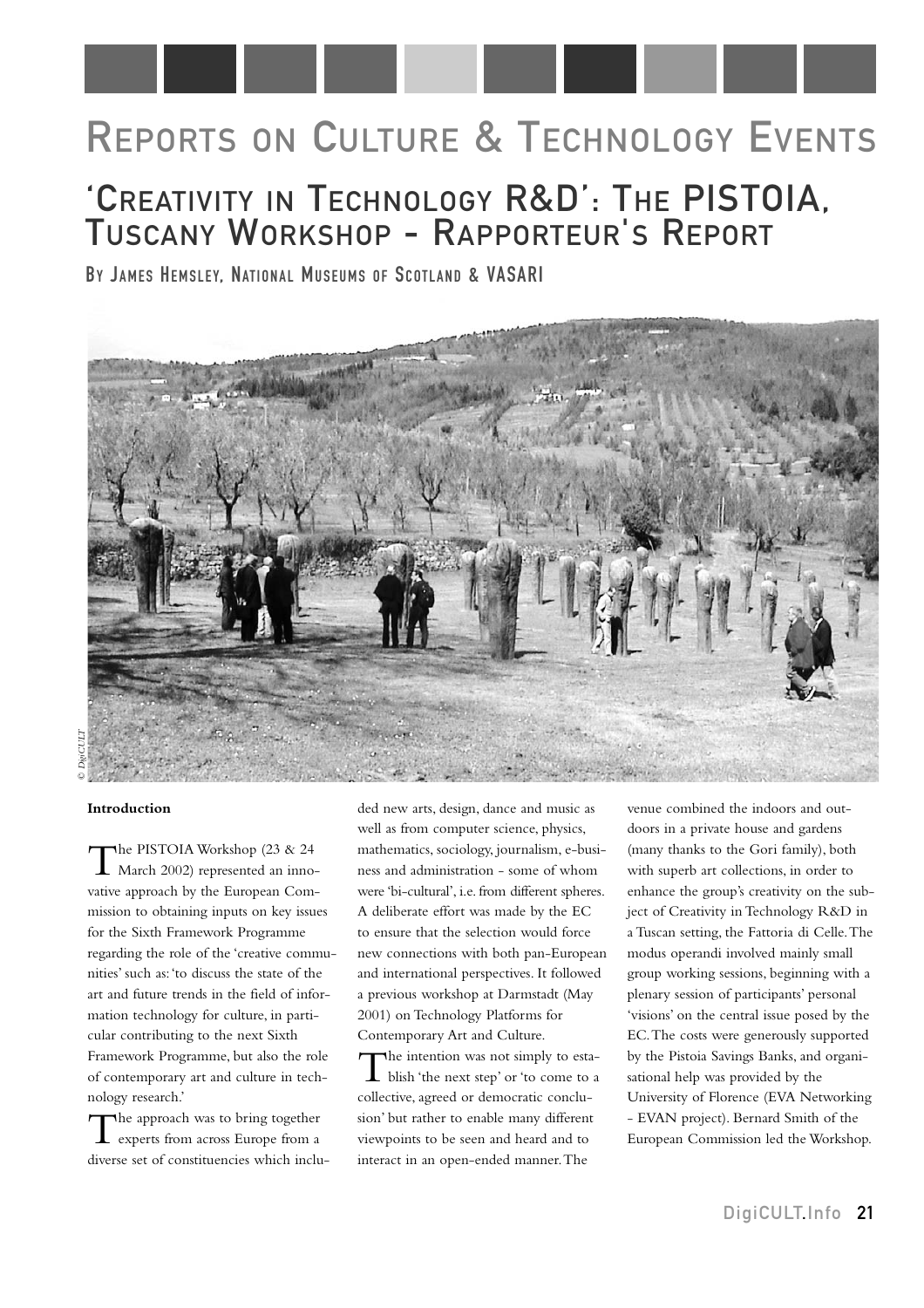### *Key inspirational elements included:*

The Leonardo example of bringing together the best of the arts and science worlds to increase creativity.

First-class editorial content as a vital element for creative technological solutions in practice - bringing the two worlds of the 'Creative Communities' and Technology R&D together can achieve greater success.

### **Highlights**

general including: **Personal visions as starting-point inputs** ranged from the pragmatic to the

- Cooperation using 'creatives' and 'enhanced publications' [international and multilingual] and international games for children contributing 'local unique objects' and thus learning.
- Defining technological requirements in 'creative communities'.
- 'Develop multilinguality, usability and personalisation - with key criteria including authenticity, understanding and co-contextualisation'.
- 'More dialogue with users to increase social inclusion and access' – to promote learning, including in a fun way.
- 'We are in the Human Comedy we have to have more fun, creativity and communication and to live in peace'.
- 'Emotion is a subject for creative technology.

### **'Strengths and weaknesses' discussions revealed some 'double-edged swords'**

### **Strengths**

- World-class creative communities [including art, music, design, film,TV, theatre and advertising, etc.].
- Cultural and linguistic richness, diversity and closeness (including tradition),'creative conflict'.
- Strong technological capabilities, e.g. in industrial laboratories and universities.
- World-leading Museums (& Galleries),Archives & Libraries seen not only as memory institutions (cemeteries/burial grounds) but as sources of artistic and scientific creativity today and tomorrow.
- Excellent links with other continents.

### **Opportunities**

- To create more jobs including those in conjunction with overlapping/related areas, e.g. education, entertainment, media and tourism, by raising the creative communities' roles in EC Culture & Technology R&D.
- To help create 'critical mass' on a global scale in the European communities and industries, but avoid threat.
- Use of touring arts exhibitions to help in cross-border technology transfer.

### **Weaknesses**

- Multilingual, multicultural difficulties in co-operation no common language [NB General opposition to a unilingual approach].
- Most insidiously (even in the same language) differing 'discourse language' between the different communities, e.g. Arts, EC, Science & Heritage etc.
- Difficulties in facilitating best/good/interesting technology transfer in creative/cultural technology across Europe (some successes, e.g. Digital Library Guidelines).
- No adequate pan-European (EU) structure to bring the many existing (creative communities and technology) networks together.
- Very small size of almost all arts-oriented organisations and relatively (compared with Hollywood) weak film and TV industries.

### **Threats**

- A single, bland European (Euro-American) creative community and culture.
- Continued alienation of many of the ~80% of citizens who do not visit cultural institutions - especially ethnic minorities, other disadvantaged groups and children.
- Continued fragmentation of the European cultural communities and industries by a 'do nothing' or 'too little' approach.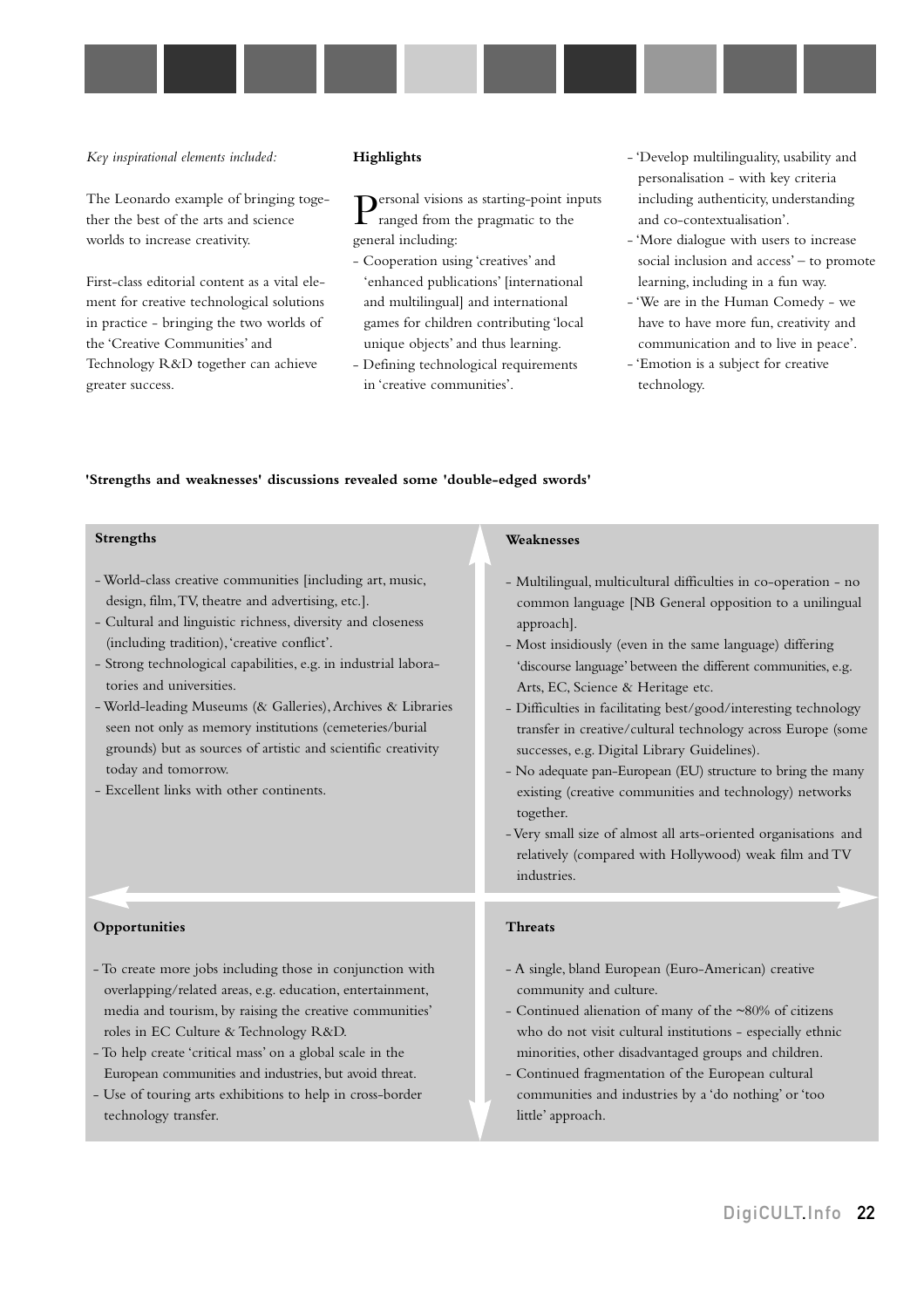#### **Some Future Steps**

Divided into small working groups, the participants developed a number of suggestions although no attempt was made to force consensus or majority voting for a future course of action. However, it seems useful to note some of the ideas which emerged during the discussions:

- Provide and disseminate actively information on available tools so that they 'are not just available to those in the know' as well as 'good/best/interesting' practice (with more help from Member States) and the EC projects themselves.
- Establish key jobs as 'Creative Arts & Technology Evangelists' in the EC, as has already been successfully done by the Cultural Heritage Unit with a museum person on a temporary contract.The suggestion could also be applicable to Member State administrations and would help in the 'discourse language' problem.
- Co-operate with national arts organisations so that they can participate in project evaluation processes and 'pair' with technology expertise.
- Increase access to the creative arts by technological means as appropriate [NB Relationships with 'technology push', e.g. Darmstadt Conclusions, the Florence Agenda, Glasgow Response & Berlin Conclusions in 2001].
- Encourage and assist 'memory institutions' to become sources/stimulators of creativity, not just 'cemeteries and temples'.'Cultural heritage and legacy is not just a matter of bringing the past into the present and future, but cultivating creative activity in the present, illuminated by the past and with an eye toward the future'.
- Bring together creative institutions (to reduce self-referential tendencies) and also interested technology sources.
- Address the audience issues, e.g. who is the 'citizen artist' and 'citizen curator'.
- Focus on the younger generation and



also intergenerational co-operation to ensure that the 'silver seniors' contribute and benefit.

- Most radical of the suggestions was that of initially pursuing a 'Doing Nothing Positively' strategy, i.e. a kind of 'creative non-action' by forming a vacuum or space , which would then doubtless be filled by a torrent of ideas and suggestions from a much wider set of people than the Pistoia group.This course of (non) action would be carried out in the remainder of 2002 using as 'creative spaces', for example:
- The RADICAL project 'MEDIA-TEQUE' in July.
- EVA 2002 London's Symposia on the Performing Arts, Film,Video & Broadcasting and New Technologies and Contemporary Art Documentation on the [re]Construction of Creativity.
- Diffusion by all the PISTOIA participants to their own 'networks' of the opportunities for creative ideas.

### *Ideas Regarding Supporting Measures by the EC*

The role of the creative arts needs to be better understood and contextualised. Two possibilities for immediate action were identified.

- Conduct a detailed survey of existing work (NB the existing idea of an 'Observatory' of the Creative Arts & Sciences).
- Carry out/commission 'cultural-socioeconomic' impact analyses for technology R&D work involving 'creative communities'.

### **Post-script**

The Sixth Framework Programme, especially in the areas of 'multimodal interfaces','networked audiovisual systems and home platforms', 'technologyenhanced learning and access to cultural heritage' and 'cross-media content for leisure and entertainment', appears to provide good opportunities for the 'Creative Communities' to participate.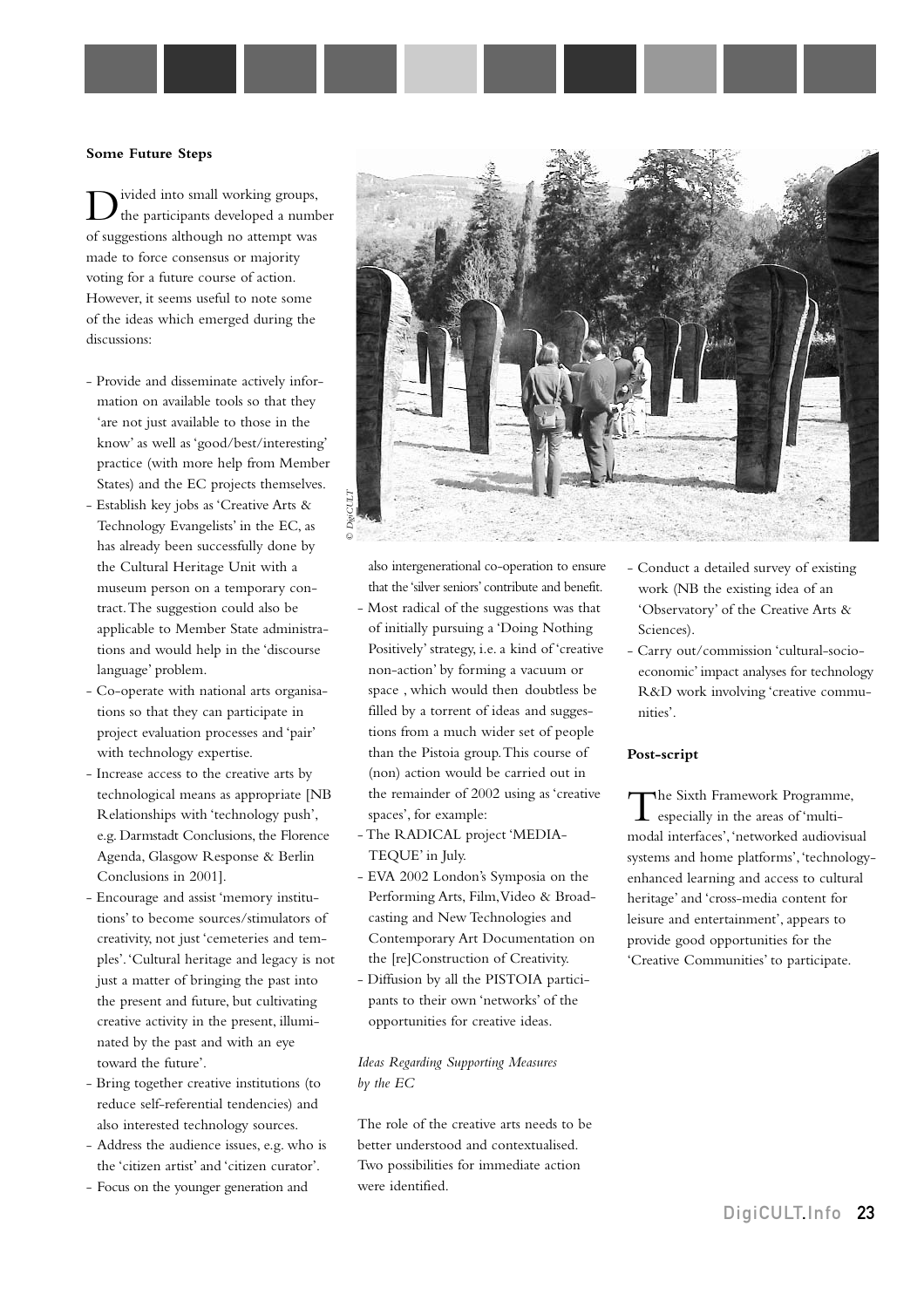### DIGITAL RESOURCES FOR THE HUMANITIES 2002 - CONFERENCE REPORT

BY IAN G. ANDERSON, LECTURER IN NEW TECHNOLOGIES FOR THE HUMANITIES, HATII, UNIVERSITY OF GLASGOW

### **Introduction**

DRH2002 (8-11 September 2002), hosted by the University of Edinburgh, represented a distinct maturing of the humanities computing sector.This was evident by an emphasis amongst participants on users, standards and the wider implications that the use of technology has beyond the confines of an individual project.

The conference itself was reasonably<br>well attended, with 183 delegates from 15 countries present.This is still down from the peak of 200-plus delegates several years ago but was a healthy attendance nevertheless. More conspicuous was the change in the nature of the delegates over previous years.Whilst there was still a good number of familiar faces, the proportion of younger and first-time attendees was noticeable.This is an extremely encouraging development and confirms the witespread interest and relevance that DRH continues to hold.

s ever, the conference appeals to a diverse audience, from a range of disciplines, projects, service providers and vendors. Not only does the conference need to cater to this diverse audience but sustain different levels of dialogue, from the novice to the expert. It is to the credit of the programme committees that DRH continues to achieve this.

### **Themes**

Three strong themes emerged from the  $\perp$  papers at DRH 2002:

- The importance of users and user evaluation.
- Emphasis on the use and application of standards.
- Addressing wider issues from the experience of individual projects.

Details of individual papers are beyond the scope of this report. However

comprehensive abstracts of all papers referred to in this report can be found at: [http://www.drh2002.lib.ed.ac.uk/](http://www.drh2002.lilb.ed.ac.uk)

### **Users**

One of the most welcome develop-<br>ments was evidence that user consultation and evaluation are playing an increasing part in the development and provision of digital and electronic resources. It has been well recognised that system design should be built around user needs and not vice versa. However, user consultation and evaluation has been conspicuos by its absence in project development or too often has been paid lip service.Tyacke made reference to the value of user consultation in her opening keynote addresses, and user evaluation was the subject of Anderson's paper on historians' information-seeking behaviour.There was also evidence of user consultation becoming embedded in project development.The paper by Yeo, Hockey and Sexton on integrating TEI and EAD for user access to archives was an excellent example of this.

#### **Standards**

Papers on standards such as TEI and EAD have long been a feature of DRH conferences.What was evident this year was the number of papers that sought to explain and analyse the application of such standards rather than describe the standards themselves. Of general significance was the wealth of projects in all sectors implementing some form of XML. On the evidence of DRH 2002, the prophecy that XML would become the information format of choice, particularly over SGML, is coming true, there remain significant issues of front end delivery of XML material but as more software becomes XML compliant

we can look forward to significant developments in the near future. Some of the highlights under this theme were papers by:

- Barker and Corti on using TEI and DDI to access qualitative data;
- Bia,Vélez, Sanchez-Quero and Garcia demonstrated the use of TEI-compliant XML DTD and XSLT for manuscript description and interchangeability (e.g. automatic generation of descriptions from MARC records);
- Burnard considered the extent to which the revised XML-compliant TEI guidelines could be used for authoring new material, particularly Web pages;
- Efron, Fenton and Jones on the use of LSM-style metadata, Dublin Core, OAI and Universal Decimal Code in enhancing access to digital libraries;
- Walsh on accessibility to XML-based resources and using XSL to transform XML texts into a variety of output formats such as HTML, PDF, eBook,Vector Graphics and VRML amongst others;
- Yeo, Hockey and Sexton on a generic toolset to integrate TEI and EAD.

### **Projects**

 $\mathbf{P}_{\text{(and DD I)}}^{\text{ast luminosity}}$ (and DRH is not alone in this) have tended to have a large proportion of papers describing small scale projects with limited technical applications. From an advanced or expert user's perspective these projects can seem at best mundane and at worst irrelevant. However, such projects often provide a useful entry point for those new to the discipline and disorientated by the barrage of acronyms and technical jargon.They represent simple, real-world examples of what can be done with digital or electronic technology. One of the trends evident at DRH 2002 was that, although there were a range of small project based papers, by and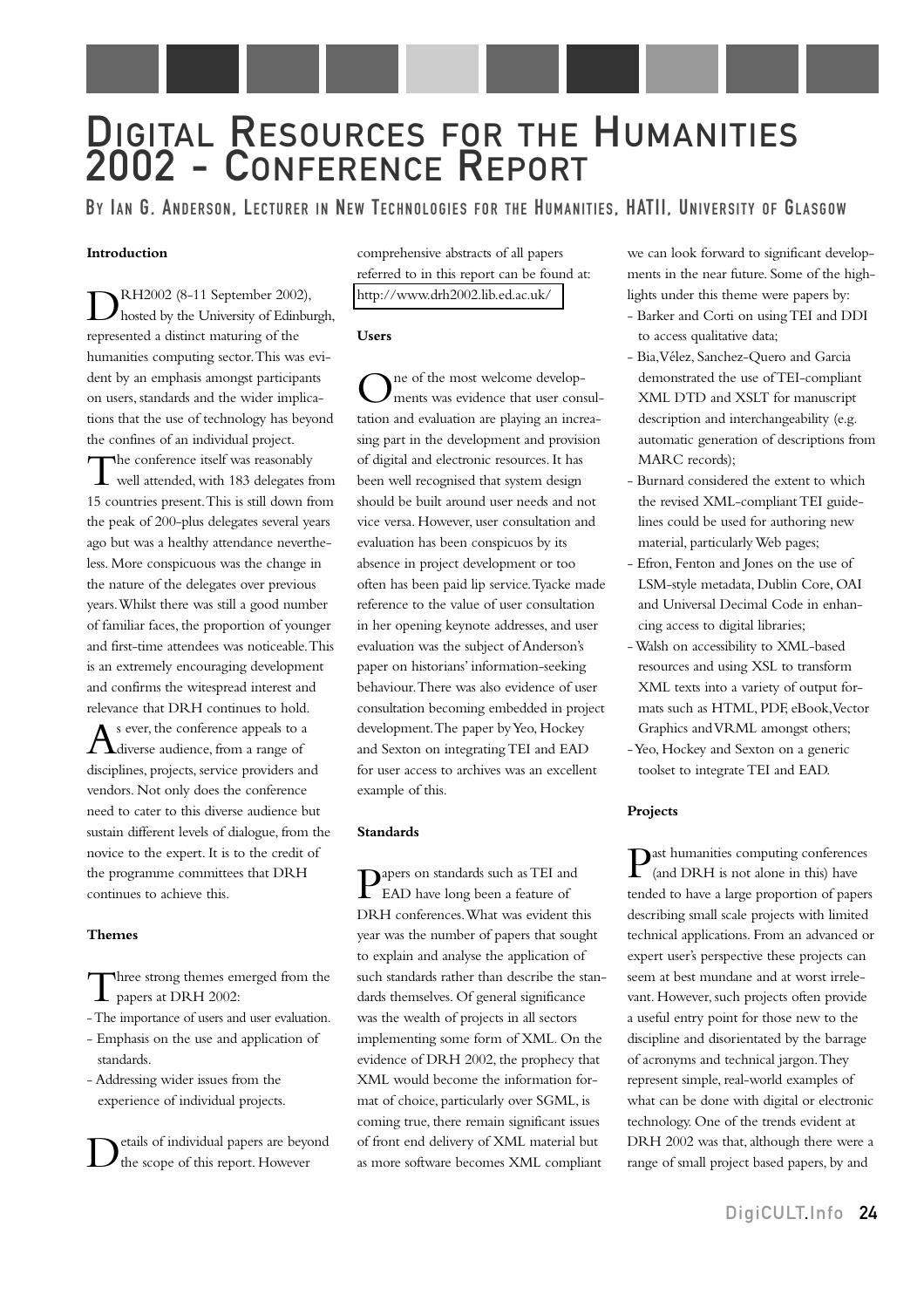

large they avoided simply being descriptive, addressed broader issues of applicability, and yet remained accessible for the novice delegate.This is another sign of the growing maturity, understanding and interdisciplinary nature that has developed in the community. There appears to be a critical mass of users who have learnt from the mistakes of the past and are applying technology in relevant, innovative and transferable ways. Of note under this theme were Osborne,Anderson and Gerencser on the production of digital resources through co-operation between educators

and archivists. Spaeth's paper on the application and analysis of probate records using XML as a textbase alternative to relational databases was a highlight in this regard. In a similar vein Lunberg explored the integration of the Master XML DTD with a Z39.50-compliant database and the delivery of search results in MARC format.

#### **Summary**

There were many more valuable and challenging papers presented at DRH 2002 than can be reported here. However,

the three themes outlined above continually recurred in papers, panels and keynote sessions. Finally this report can not conclude without mentioning the closing keynote address by Ted Nelson. Provocative, challenging, engaging, humorous and insightful are just some of the adjectives that describe his speech on how humanists can fight back against the tyranny and restrictions of the hierarchical hypertext system.

I looking and confident community of t well reflected the critical, forward DRH 2002.

### **ELECTRONIC PUBLISHING FOR CULTURAL** HERITAGE STUDIES

EUROPEAN SUMMER SCHOOL, SOFIA, BULGARIA, 9-29 SEPTEMBER 2002 BY MILENA DOBREVA, ASSOCIATE PROFESSOR, ACADEMIC DIRECTOR OF THE SCHOOL

The pace of modern development and globalisation increases the difficulties faced by communities and governments as they work to preserve their cultural heritage. Providing access and visibility to the rich diversity of Europe's cultural heritage is essential to ensuring that cultural differences and similarities play a key role in the integration processes.

Tew information technologies offer a wide range of means and devices for providing access to, and contributing to, the preservation of cultural heritage. Although, in recent decades, the importance of cultural identification and online access to heritage resources has been in the limelight all over Europe, in Central and Eastern Europe (CEE) electronic publication remains a challenge for those involved in the management and preservation of cultural resources. Specialists in Central and Eastern Europe only have *ad hoc* opportunities to gain support for projects to develop electronic resources and subsequently are confronted by many technical difficulties and shortages of skills.

The concerns of curators in Central and Eastern European countries can



be summarised in the following five issues:

- The lack of sufficient funds to maintain conservation and preservation programmes in their institutions.As a result, digitisation and digital preservation projects are a luxury that few institutions in CEE

countries can afford.

- The necessity to develop skills and standards to present local written sources adequately in an environment where skills development opportunities are available.
- The lack of local reference model inter-